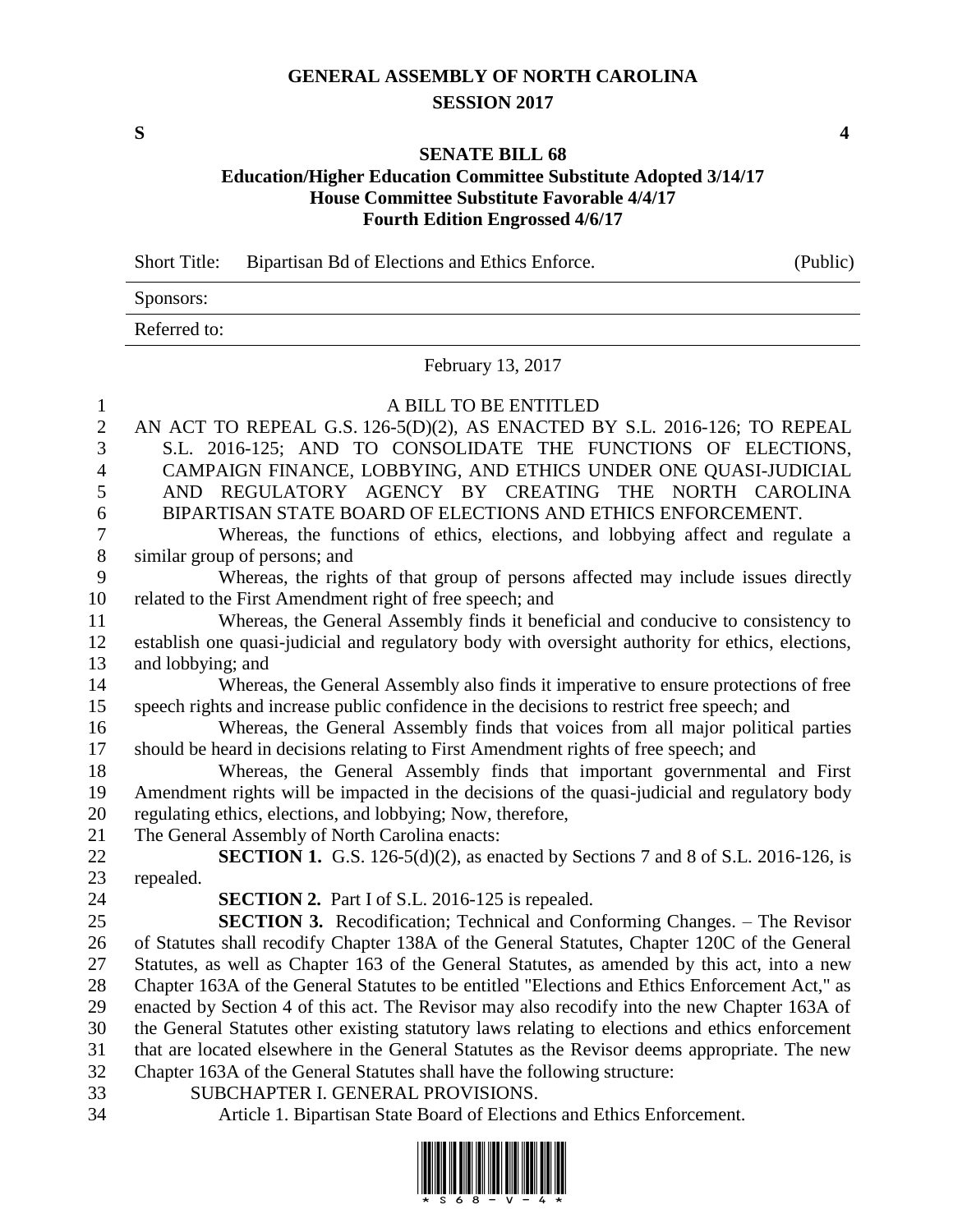| <b>General Assembly Of North Carolina</b><br><b>Session 2017</b>              |
|-------------------------------------------------------------------------------|
| SUBCHAPTER II. ETHICS AND LOBBYING.                                           |
| Article 5. General Provisions.                                                |
| Article 6. Public Disclosure of Economic Interests.                           |
| Article 7. Ethical Standards for Covered Persons.                             |
| Article 8. Lobbying.                                                          |
| Part 1. Registration.                                                         |
| Part 2. Prohibitions and Restrictions.                                        |
| Part 3. Reporting.                                                            |
| Part 4. Liaison Personnel.                                                    |
| Part 5. Exemptions.                                                           |
| Part 6. Miscellaneous.                                                        |
| Article 9. Violation Consequences.                                            |
| SUBCHAPTER III. ELECTION AND ELECTION LAWS.                                   |
| Article 15. Time of Primaries and Elections.                                  |
| Part 1. Time of Primaries and Elections.                                      |
| Part 2. Time of Elections to Fill Vacancies.                                  |
|                                                                               |
| Article 16. Election Officers.                                                |
| Part 1. State Board Powers and Duties.                                        |
| Part 2. County Boards of Elections.                                           |
| Part 3. Political Activities by Board of Elections Members and Employees.     |
| Part 4. Precinct Election Officials.                                          |
| Article 17. Qualifying to Vote.                                               |
| Part 1. Qualifications of Voters.                                             |
| Part 2. Registration of Voters.                                               |
| Part 3. Challenges.                                                           |
| Part 4. HAVA Administrative Complaint Procedure.                              |
| Article 18. Political Parties.                                                |
| Article 19. Nomination of Candidates.                                         |
| Part 1. Primary Elections.                                                    |
| Part 2. Nomination by Petition.                                               |
| Part 3. Challenge to Candidacy.                                               |
| Article 20. Conduct of Primaries and Elections.                               |
| Part 1. Precincts and Voting Places.                                          |
| Part 2. Precinct Boundaries.                                                  |
| Part 3. Voting.                                                               |
| Part 4. Counting Official Ballots, Canvassing Votes, Hearing Protests, and    |
| Certifying Results.                                                           |
| Part 5. Members of United States House of Representatives.                    |
| Part 6. Presidential Electors.                                                |
| Part 7. Presidential Preference Primary Act.                                  |
| Part 8. Petitions for Elections and Referenda.                                |
| Article 21. Absentee Voting.                                                  |
| Part 1. Absentee Ballot.                                                      |
| Part 2. Uniform Military and Overseas Voters Act.                             |
| Article 22. Regulation of Election Campaigns.                                 |
| Part 1. Corrupt Practices and Other Offenses Against the Elective Franchise.  |
| Article 23. Regulating Contributions and Expenditures in Political Campaigns. |
| Part 1. In General.                                                           |
| Part 2. Disclosure Requirements for Media Advertisements.                     |
| Part 3. Municipal Campaign Reporting.                                         |
| Article 24. The North Carolina Public Campaign Fund.                          |
|                                                                               |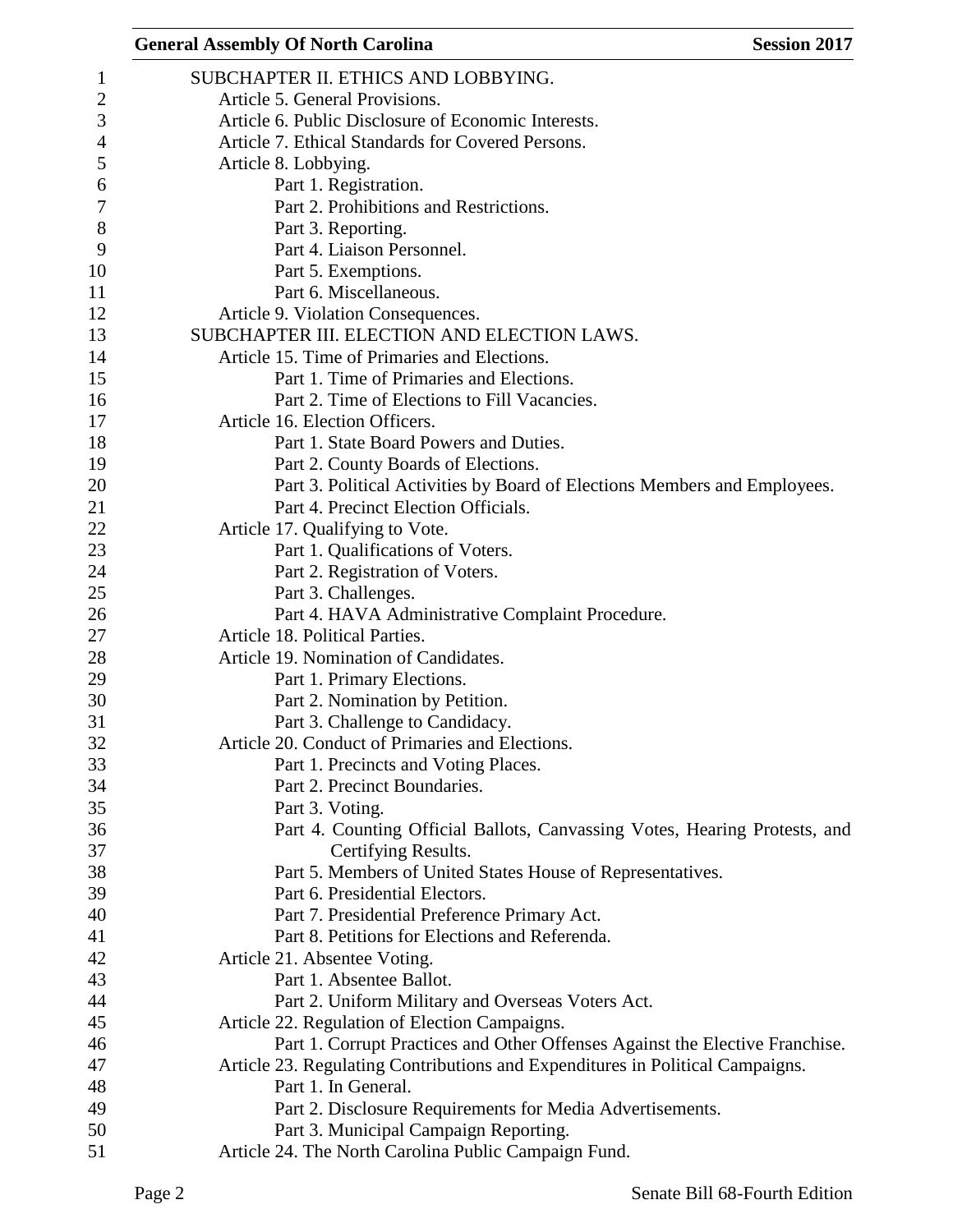|                  | <b>General Assembly Of North Carolina</b><br><b>Session 2017</b>                                                                                   |  |
|------------------|----------------------------------------------------------------------------------------------------------------------------------------------------|--|
| $\mathbf 1$      | Article 25. The Voter-Owned Elections Act.                                                                                                         |  |
| $\overline{2}$   | Article 26. Legal Expense Funds.                                                                                                                   |  |
| 3                | Article 27. Municipal Elections.                                                                                                                   |  |
| $\overline{4}$   | Part 1. Municipal Election Procedure.                                                                                                              |  |
| 5                | Part 2. Conduct of Municipal Elections.                                                                                                            |  |
| 6                | Article 28. Nomination and Election of Appellate, Superior, and District Court                                                                     |  |
| $\boldsymbol{7}$ | Judges.                                                                                                                                            |  |
| 8                | When recodifying, the Revisor is authorized to change all references to the State Ethics                                                           |  |
| 9                | Commission, to the State Board of Elections, or to the Secretary of State, to instead be                                                           |  |
| 10               | references to the Bipartisan State Board of Elections and Ethics Enforcement. The Revisor may                                                      |  |
| 11               | separate subsections of existing statutory sections into new sections and, when necessary to                                                       |  |
| 12               | organize relevant law into its proper place in the above structure, may rearrange sentences that                                                   |  |
| 13               | currently appear within subsections. The Revisor may modify statutory citations throughout the                                                     |  |
| 14               | General Statutes, as appropriate, and may modify any references to statutory divisions, such as                                                    |  |
| 15               | "Chapter," "Subchapter," "Article," "Part," "section," and "subsection," adjust the order of lists                                                 |  |
| 16               | of multiple statutes to maintain statutory order, correct terms and conform names and titles                                                       |  |
| 17               | changed by this act, eliminate duplicative references to the Bipartisan State Board of Elections                                                   |  |
| 18               | and Ethics Enforcement that result from the changes authorized by this section, and make                                                           |  |
| 19               | conforming changes to catch lines and references to catch lines. The Revisor may also adjust                                                       |  |
| 20               | subject and verb agreement and the placement of conjunctions. The Revisor shall consult with                                                       |  |
| 21               | the State Ethics Commission, the State Board of Elections, the Secretary of State, and the new                                                     |  |
| 22               | Bipartisan State Board of Elections and Ethics Enforcement on this recodification.                                                                 |  |
| 23               | <b>SECTION 4.(a)</b> The General Statutes are amended by adding a new Chapter to                                                                   |  |
| 24               | read:                                                                                                                                              |  |
| 25               | "Chapter 163A.                                                                                                                                     |  |
| 26               | "Elections and Ethics Enforcement Act."                                                                                                            |  |
| 27               | SECTION 4.(b) Chapter 163A of the General Statutes, as enacted by this act, is                                                                     |  |
| 28               | amended by adding a new Subchapter to read:                                                                                                        |  |
| 29               | "SUBCHAPTER I. GENERAL PROVISIONS."                                                                                                                |  |
| 30               | <b>SECTION 4.(c)</b> Subchapter I of Chapter 163A of the General Statutes, as enacted                                                              |  |
| 31               | by this act, is amended by adding a new Article to read:                                                                                           |  |
| 32<br>33         | "Article 1.                                                                                                                                        |  |
| 34               | "Bipartisan State Board of Elections and Ethics Enforcement.<br>"§ 163A-1. Bipartisan State Board of Elections and Ethics Enforcement established. |  |
| 35               | There is established the Bipartisan State Board of Elections and Ethics Enforcement,                                                               |  |
| 36               | referred to as the State Board in this Chapter.                                                                                                    |  |
| 37               | "§ 163A-2. Membership.                                                                                                                             |  |
| 38               | The State Board shall consist of eight individuals registered to vote in North<br>(a)                                                              |  |
| 39               | Carolina, appointed by the Governor, four of whom shall be of the political party with the                                                         |  |
| 40               | highest number of registered affiliates and four of whom shall be of the political party with the                                                  |  |
| 41               | second highest number of registered affiliates, as reflected by the latest registration statistics                                                 |  |
| 42               | published by the State Board. The Governor shall appoint four members each from a list of six                                                      |  |
| 43               | nominees submitted by the State party chairs of the two political parties with the highest                                                         |  |
| 44               | number of registered affiliates, as reflected by the latest registration statistics published by the                                               |  |
| 45               | State Board.                                                                                                                                       |  |
| 46               | Members shall serve for two-year terms, beginning May 1 of the odd-numbered<br>(b)                                                                 |  |
| 47               | year.                                                                                                                                              |  |
| 48               | Members shall be removed by the Governor from the State Board only for<br>(c)                                                                      |  |
| 49               | misfeasance, malfeasance, or nonfeasance.                                                                                                          |  |
| 50               | Any vacancy occurring on the State Board shall be filled by an individual affiliated<br>(d)                                                        |  |
| 51               | with the same political party of the vacating member. Any vacancy occurring in the State Board                                                     |  |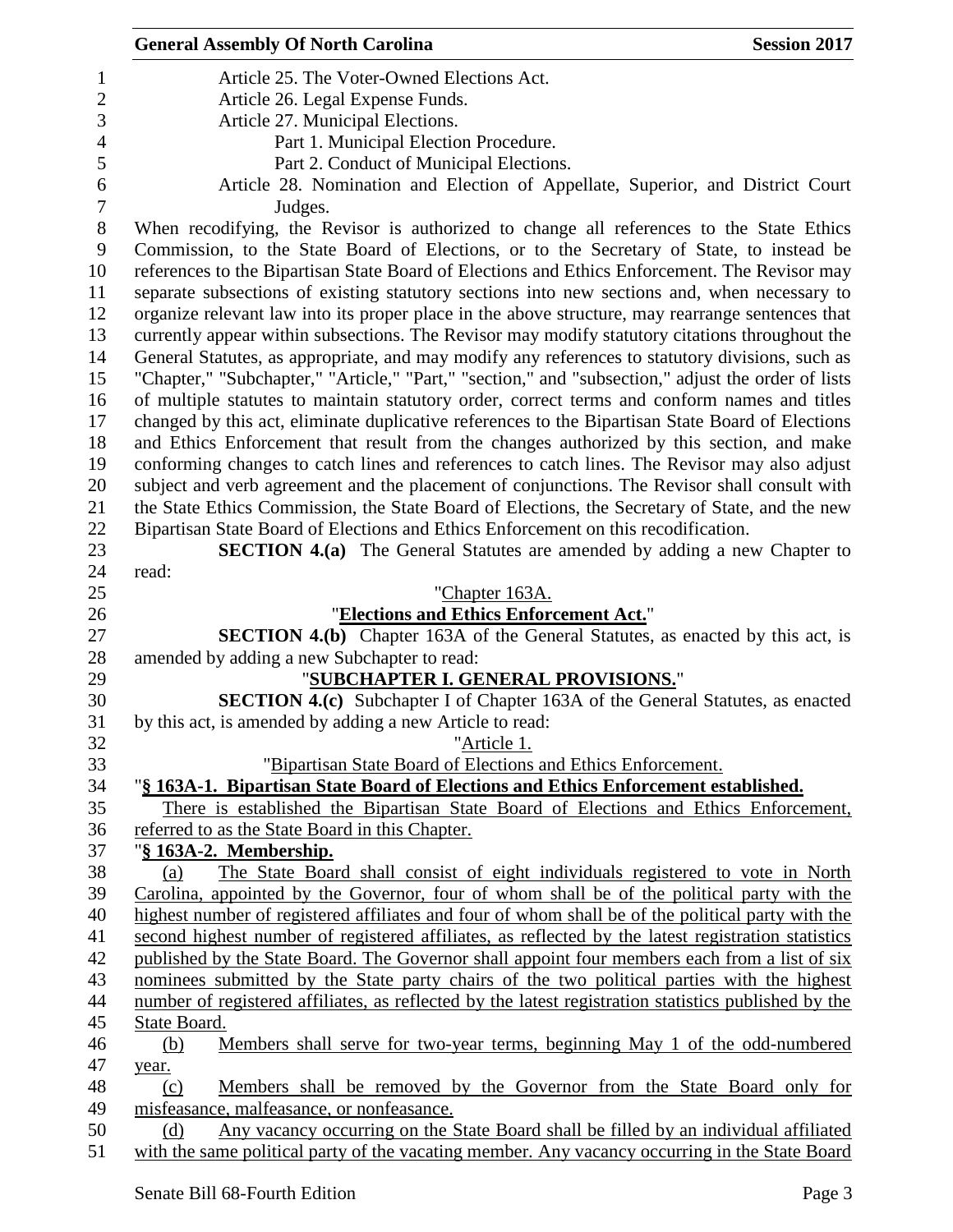## **General Assembly Of North Carolina Session 2017**  in an appointment made by the Governor shall be filled by the Governor, and the person so appointed shall fill the unexpired term. The Governor shall fill the vacancy from a list of two names submitted by the State party chair of the political party with which the vacating member was affiliated if that list is submitted within 30 days of the occurrence of the vacancy. (e) At the first meeting held after new appointments are made, the members of the State 6 Board shall take the following oath:<br>7  $\frac{\text{W}}{\text{U}}$ , do "I, \_\_\_\_\_\_\_\_\_\_, do solemnly swear (or affirm) that I will support the Constitution of the United States; that I will be faithful and bear true allegiance to the State of North Carolina and to the constitutional powers and authorities which are or may be established for the government thereof; that I will endeavor to support, maintain, and defend the Constitution of said State; and that I will well and truly execute the duties of the office of member of the Bipartisan State Board of Elections and Ethics Enforcement according to the best of my knowledge and 14 ability, according to law, so help me God." (f) At the first meeting in May, the State Board shall organize by electing one of its members chair and one of its members vice-chair, each to serve a two-year term as such. (g) At the first meeting held after new appointments are made after taking the oath, the State Board shall elect one of its members secretary, to serve a two-year term as such. (h) No person shall be eligible to serve as a member of the State Board who: (1) Holds any elective or appointive office under the government of the United States, the State of North Carolina, or any political subdivision thereof. 22 (2) Holds any office in a political party or organization. (3) Is a candidate for nomination or election to any office. (4) Is a campaign manager or treasurer of any candidate in a primary or election. (5) Has served two full consecutive terms. 26 (i) No person while serving on the State Board shall: (1) Make a reportable contribution to a candidate for a public office over which 28 the State Board would have jurisdiction or authority. (2) Register as a lobbyist under Article 8 of this Chapter. (3) Make written or oral statements intended for general distribution or dissemination to the public at large supporting or opposing the nomination or election of one or more clearly identified candidates for public office. (4) Make written or oral statements intended for general distribution or dissemination to the public at large supporting or opposing the passage of one or more clearly identified referendum or ballot issue proposals. (5) Solicit contributions for a candidate, political committee, or referendum committee. (j) Members of the State Board shall receive per diem, subsistence, and travel, as provided in G.S. 138-5 and G.S. 138-6. "**§ 163A-3. Meetings; quorum; majority.** (a) The State Board shall meet at least monthly and at other times as called by its chair or by a majority of its members. In the case of a vacancy in the chair, meetings may be called by the vice-chair. (b) Five members of the State Board shall be present and shall constitute a quorum for the transaction of business. (c) Unless otherwise specifically provided in this Chapter, a majority vote of the State Board shall require the following votes for the following types of actions: (1) At least five votes for any action under Subchapter III of this Chapter, Election and Election Laws, except for actions under Articles 23, 24, 25, and 26 of that Subchapter.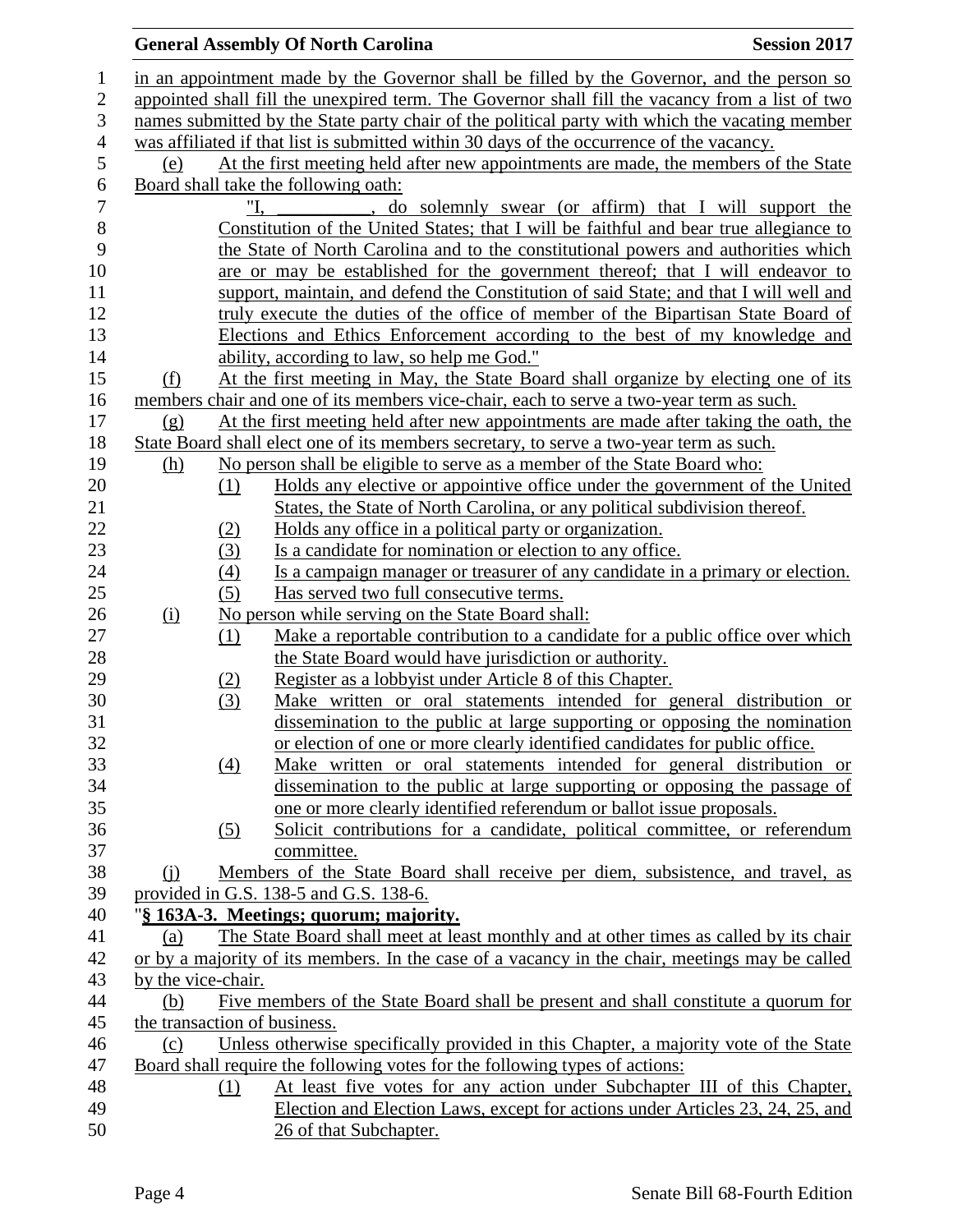| At least six votes for any action under Articles 23, 24, 25, and 26 of<br>(2)<br>$\mathbf{1}$<br>$\overline{c}$<br>Subchapter III of this Chapter.<br>3<br>At least six votes for any action under Articles 5, 6, 7, and 9 of Subchapter II<br>(3)<br>$\overline{4}$<br>of this Chapter.<br>5<br>At least a majority of those present and voting for any other action.<br>(4)<br>6<br>"§ 163A-4. Powers of the State Board in the execution of State Board duties.<br>$\boldsymbol{7}$<br>In the performance of the duties enumerated in Article 8 of Subchapter II of this<br>(a)<br>$8\,$<br>Chapter and Subchapter III of this Chapter, the State Board, upon a vote of five or more of its<br>9<br>members, with at least two votes from each political party, shall have power to issue<br>10<br>subpoenas, summon witnesses, and compel the production of papers, books, records, and other<br>11<br>evidence. Such subpoenas for designated witnesses or identified papers, books, records, and<br>12<br>other evidence shall be signed and issued by the chair.<br>13<br>In the absence of the chair or upon the chair's refusal to act, the vice-chair may sign<br>(b)<br>14<br>and issue subpoenas, summon witnesses, and compel the production of papers, books, records,<br>15<br>and other evidence approved in accordance with subsection (a) of this section.<br>16<br>In the performance of the duties enumerated in this Chapter, the State Board, acting<br>(c)<br>17<br>through the chair, shall have the power to administer oaths. In the absence of the chair or upon<br>18<br>the chair's refusal to act, any member of the State Board may administer oaths.<br>19<br>Except as provided in subsection (a) of this section, the State Board, upon a vote of<br>(d)<br>20<br><u>five or more of its members, may petition the Superior Court of Wake County for the approval</u><br>21<br>to issue subpoenas and subpoenas duces tecum as necessary to conduct investigations of<br>22<br>violations of the remainder this Chapter. The court shall authorize subpoenas under this<br>23<br>subsection when the court determines they are necessary for the enforcement of this Chapter.<br>Subpoenas issued under this subsection shall be enforceable by the court through contempt<br>24<br>25<br>powers. Venue shall be with the Superior Court of Wake County for any nonresident person, or<br>26<br>that person's agent, who makes a reportable expenditure under this Chapter, and personal<br>27<br>jurisdiction may be asserted under G.S. 1-75.4.<br>28<br>"§ 163A-5. Independent agency, staff, and offices.<br>29<br>The State Board shall be and remain an independent regulatory and quasi-judicial<br>(a)<br>30<br>agency and shall not be placed within any principal administrative department. The State Board<br>31<br>shall exercise its statutory powers, duties, functions, and authority and shall have all powers<br>32<br>and duties conferred upon the heads of principal departments under G.S. 143B-10.<br>33<br>The State Board may employ professional and clerical staff, including an Executive<br>(b)<br>34<br>Director.<br>35<br>"§ 163A-6. Executive Director of the State Board.<br>There is hereby created the position of Executive Director of the State Board, who<br>36<br>(a)<br>37<br>shall perform all duties imposed by statute and such duties as may be assigned by the State<br>38<br>Board.<br>39<br>(b)<br>The State Board shall appoint an Executive Director for a term of two years with<br>compensation to be determined by the Office of State Human Resources. The Executive<br>40<br>41<br>Director shall serve beginning May 15 after the first meeting held after new appointments to<br>42<br>the State Board are made, unless removed for cause, until a successor is appointed. In the event<br>43<br>of a vacancy, the vacancy shall be filled for the remainder of the term.<br>44<br>The Executive Director shall be responsible for staffing, administration, and<br>(c)<br>execution of the State Board's decisions and orders and shall perform such other responsibilities<br>45<br>46<br>as may be assigned by the State Board.<br>47<br>The Executive Director shall be the chief State elections official."<br><u>(d)</u><br><b>SECTION 5.(a)</b> G.S. 138A-6 is repealed.<br>48<br><b>SECTION 5.(b)</b> G.S. 138A-7 is repealed.<br>49 | <b>General Assembly Of North Carolina</b> | <b>Session 2017</b> |
|-----------------------------------------------------------------------------------------------------------------------------------------------------------------------------------------------------------------------------------------------------------------------------------------------------------------------------------------------------------------------------------------------------------------------------------------------------------------------------------------------------------------------------------------------------------------------------------------------------------------------------------------------------------------------------------------------------------------------------------------------------------------------------------------------------------------------------------------------------------------------------------------------------------------------------------------------------------------------------------------------------------------------------------------------------------------------------------------------------------------------------------------------------------------------------------------------------------------------------------------------------------------------------------------------------------------------------------------------------------------------------------------------------------------------------------------------------------------------------------------------------------------------------------------------------------------------------------------------------------------------------------------------------------------------------------------------------------------------------------------------------------------------------------------------------------------------------------------------------------------------------------------------------------------------------------------------------------------------------------------------------------------------------------------------------------------------------------------------------------------------------------------------------------------------------------------------------------------------------------------------------------------------------------------------------------------------------------------------------------------------------------------------------------------------------------------------------------------------------------------------------------------------------------------------------------------------------------------------------------------------------------------------------------------------------------------------------------------------------------------------------------------------------------------------------------------------------------------------------------------------------------------------------------------------------------------------------------------------------------------------------------------------------------------------------------------------------------------------------------------------------------------------------------------------------------------------------------------------------------------------------------------------------------------------------------------------------------------------------------------------------------------------------------------------------------------------------------------------------------------------------------------------------------------------------------------------------------------------------------------------------------------------------------------------------------------------------------------------------------------------------------------------------------------------------------------------------------------------------------------------------------------------------------------------------------------------------------------------------------------------------------------------------------------------------------------------------------------------------------------------------------------------------------------------------------------------------------------------------------------------------------------------------------------------------------------------------------------------------------------------------------------------------------------------------------------|-------------------------------------------|---------------------|
|                                                                                                                                                                                                                                                                                                                                                                                                                                                                                                                                                                                                                                                                                                                                                                                                                                                                                                                                                                                                                                                                                                                                                                                                                                                                                                                                                                                                                                                                                                                                                                                                                                                                                                                                                                                                                                                                                                                                                                                                                                                                                                                                                                                                                                                                                                                                                                                                                                                                                                                                                                                                                                                                                                                                                                                                                                                                                                                                                                                                                                                                                                                                                                                                                                                                                                                                                                                                                                                                                                                                                                                                                                                                                                                                                                                                                                                                                                                                                                                                                                                                                                                                                                                                                                                                                                                                                                                                                                         |                                           |                     |
|                                                                                                                                                                                                                                                                                                                                                                                                                                                                                                                                                                                                                                                                                                                                                                                                                                                                                                                                                                                                                                                                                                                                                                                                                                                                                                                                                                                                                                                                                                                                                                                                                                                                                                                                                                                                                                                                                                                                                                                                                                                                                                                                                                                                                                                                                                                                                                                                                                                                                                                                                                                                                                                                                                                                                                                                                                                                                                                                                                                                                                                                                                                                                                                                                                                                                                                                                                                                                                                                                                                                                                                                                                                                                                                                                                                                                                                                                                                                                                                                                                                                                                                                                                                                                                                                                                                                                                                                                                         |                                           |                     |
|                                                                                                                                                                                                                                                                                                                                                                                                                                                                                                                                                                                                                                                                                                                                                                                                                                                                                                                                                                                                                                                                                                                                                                                                                                                                                                                                                                                                                                                                                                                                                                                                                                                                                                                                                                                                                                                                                                                                                                                                                                                                                                                                                                                                                                                                                                                                                                                                                                                                                                                                                                                                                                                                                                                                                                                                                                                                                                                                                                                                                                                                                                                                                                                                                                                                                                                                                                                                                                                                                                                                                                                                                                                                                                                                                                                                                                                                                                                                                                                                                                                                                                                                                                                                                                                                                                                                                                                                                                         |                                           |                     |
|                                                                                                                                                                                                                                                                                                                                                                                                                                                                                                                                                                                                                                                                                                                                                                                                                                                                                                                                                                                                                                                                                                                                                                                                                                                                                                                                                                                                                                                                                                                                                                                                                                                                                                                                                                                                                                                                                                                                                                                                                                                                                                                                                                                                                                                                                                                                                                                                                                                                                                                                                                                                                                                                                                                                                                                                                                                                                                                                                                                                                                                                                                                                                                                                                                                                                                                                                                                                                                                                                                                                                                                                                                                                                                                                                                                                                                                                                                                                                                                                                                                                                                                                                                                                                                                                                                                                                                                                                                         |                                           |                     |
|                                                                                                                                                                                                                                                                                                                                                                                                                                                                                                                                                                                                                                                                                                                                                                                                                                                                                                                                                                                                                                                                                                                                                                                                                                                                                                                                                                                                                                                                                                                                                                                                                                                                                                                                                                                                                                                                                                                                                                                                                                                                                                                                                                                                                                                                                                                                                                                                                                                                                                                                                                                                                                                                                                                                                                                                                                                                                                                                                                                                                                                                                                                                                                                                                                                                                                                                                                                                                                                                                                                                                                                                                                                                                                                                                                                                                                                                                                                                                                                                                                                                                                                                                                                                                                                                                                                                                                                                                                         |                                           |                     |
|                                                                                                                                                                                                                                                                                                                                                                                                                                                                                                                                                                                                                                                                                                                                                                                                                                                                                                                                                                                                                                                                                                                                                                                                                                                                                                                                                                                                                                                                                                                                                                                                                                                                                                                                                                                                                                                                                                                                                                                                                                                                                                                                                                                                                                                                                                                                                                                                                                                                                                                                                                                                                                                                                                                                                                                                                                                                                                                                                                                                                                                                                                                                                                                                                                                                                                                                                                                                                                                                                                                                                                                                                                                                                                                                                                                                                                                                                                                                                                                                                                                                                                                                                                                                                                                                                                                                                                                                                                         |                                           |                     |
|                                                                                                                                                                                                                                                                                                                                                                                                                                                                                                                                                                                                                                                                                                                                                                                                                                                                                                                                                                                                                                                                                                                                                                                                                                                                                                                                                                                                                                                                                                                                                                                                                                                                                                                                                                                                                                                                                                                                                                                                                                                                                                                                                                                                                                                                                                                                                                                                                                                                                                                                                                                                                                                                                                                                                                                                                                                                                                                                                                                                                                                                                                                                                                                                                                                                                                                                                                                                                                                                                                                                                                                                                                                                                                                                                                                                                                                                                                                                                                                                                                                                                                                                                                                                                                                                                                                                                                                                                                         |                                           |                     |
|                                                                                                                                                                                                                                                                                                                                                                                                                                                                                                                                                                                                                                                                                                                                                                                                                                                                                                                                                                                                                                                                                                                                                                                                                                                                                                                                                                                                                                                                                                                                                                                                                                                                                                                                                                                                                                                                                                                                                                                                                                                                                                                                                                                                                                                                                                                                                                                                                                                                                                                                                                                                                                                                                                                                                                                                                                                                                                                                                                                                                                                                                                                                                                                                                                                                                                                                                                                                                                                                                                                                                                                                                                                                                                                                                                                                                                                                                                                                                                                                                                                                                                                                                                                                                                                                                                                                                                                                                                         |                                           |                     |
|                                                                                                                                                                                                                                                                                                                                                                                                                                                                                                                                                                                                                                                                                                                                                                                                                                                                                                                                                                                                                                                                                                                                                                                                                                                                                                                                                                                                                                                                                                                                                                                                                                                                                                                                                                                                                                                                                                                                                                                                                                                                                                                                                                                                                                                                                                                                                                                                                                                                                                                                                                                                                                                                                                                                                                                                                                                                                                                                                                                                                                                                                                                                                                                                                                                                                                                                                                                                                                                                                                                                                                                                                                                                                                                                                                                                                                                                                                                                                                                                                                                                                                                                                                                                                                                                                                                                                                                                                                         |                                           |                     |
|                                                                                                                                                                                                                                                                                                                                                                                                                                                                                                                                                                                                                                                                                                                                                                                                                                                                                                                                                                                                                                                                                                                                                                                                                                                                                                                                                                                                                                                                                                                                                                                                                                                                                                                                                                                                                                                                                                                                                                                                                                                                                                                                                                                                                                                                                                                                                                                                                                                                                                                                                                                                                                                                                                                                                                                                                                                                                                                                                                                                                                                                                                                                                                                                                                                                                                                                                                                                                                                                                                                                                                                                                                                                                                                                                                                                                                                                                                                                                                                                                                                                                                                                                                                                                                                                                                                                                                                                                                         |                                           |                     |
|                                                                                                                                                                                                                                                                                                                                                                                                                                                                                                                                                                                                                                                                                                                                                                                                                                                                                                                                                                                                                                                                                                                                                                                                                                                                                                                                                                                                                                                                                                                                                                                                                                                                                                                                                                                                                                                                                                                                                                                                                                                                                                                                                                                                                                                                                                                                                                                                                                                                                                                                                                                                                                                                                                                                                                                                                                                                                                                                                                                                                                                                                                                                                                                                                                                                                                                                                                                                                                                                                                                                                                                                                                                                                                                                                                                                                                                                                                                                                                                                                                                                                                                                                                                                                                                                                                                                                                                                                                         |                                           |                     |
|                                                                                                                                                                                                                                                                                                                                                                                                                                                                                                                                                                                                                                                                                                                                                                                                                                                                                                                                                                                                                                                                                                                                                                                                                                                                                                                                                                                                                                                                                                                                                                                                                                                                                                                                                                                                                                                                                                                                                                                                                                                                                                                                                                                                                                                                                                                                                                                                                                                                                                                                                                                                                                                                                                                                                                                                                                                                                                                                                                                                                                                                                                                                                                                                                                                                                                                                                                                                                                                                                                                                                                                                                                                                                                                                                                                                                                                                                                                                                                                                                                                                                                                                                                                                                                                                                                                                                                                                                                         |                                           |                     |
|                                                                                                                                                                                                                                                                                                                                                                                                                                                                                                                                                                                                                                                                                                                                                                                                                                                                                                                                                                                                                                                                                                                                                                                                                                                                                                                                                                                                                                                                                                                                                                                                                                                                                                                                                                                                                                                                                                                                                                                                                                                                                                                                                                                                                                                                                                                                                                                                                                                                                                                                                                                                                                                                                                                                                                                                                                                                                                                                                                                                                                                                                                                                                                                                                                                                                                                                                                                                                                                                                                                                                                                                                                                                                                                                                                                                                                                                                                                                                                                                                                                                                                                                                                                                                                                                                                                                                                                                                                         |                                           |                     |
|                                                                                                                                                                                                                                                                                                                                                                                                                                                                                                                                                                                                                                                                                                                                                                                                                                                                                                                                                                                                                                                                                                                                                                                                                                                                                                                                                                                                                                                                                                                                                                                                                                                                                                                                                                                                                                                                                                                                                                                                                                                                                                                                                                                                                                                                                                                                                                                                                                                                                                                                                                                                                                                                                                                                                                                                                                                                                                                                                                                                                                                                                                                                                                                                                                                                                                                                                                                                                                                                                                                                                                                                                                                                                                                                                                                                                                                                                                                                                                                                                                                                                                                                                                                                                                                                                                                                                                                                                                         |                                           |                     |
|                                                                                                                                                                                                                                                                                                                                                                                                                                                                                                                                                                                                                                                                                                                                                                                                                                                                                                                                                                                                                                                                                                                                                                                                                                                                                                                                                                                                                                                                                                                                                                                                                                                                                                                                                                                                                                                                                                                                                                                                                                                                                                                                                                                                                                                                                                                                                                                                                                                                                                                                                                                                                                                                                                                                                                                                                                                                                                                                                                                                                                                                                                                                                                                                                                                                                                                                                                                                                                                                                                                                                                                                                                                                                                                                                                                                                                                                                                                                                                                                                                                                                                                                                                                                                                                                                                                                                                                                                                         |                                           |                     |
|                                                                                                                                                                                                                                                                                                                                                                                                                                                                                                                                                                                                                                                                                                                                                                                                                                                                                                                                                                                                                                                                                                                                                                                                                                                                                                                                                                                                                                                                                                                                                                                                                                                                                                                                                                                                                                                                                                                                                                                                                                                                                                                                                                                                                                                                                                                                                                                                                                                                                                                                                                                                                                                                                                                                                                                                                                                                                                                                                                                                                                                                                                                                                                                                                                                                                                                                                                                                                                                                                                                                                                                                                                                                                                                                                                                                                                                                                                                                                                                                                                                                                                                                                                                                                                                                                                                                                                                                                                         |                                           |                     |
|                                                                                                                                                                                                                                                                                                                                                                                                                                                                                                                                                                                                                                                                                                                                                                                                                                                                                                                                                                                                                                                                                                                                                                                                                                                                                                                                                                                                                                                                                                                                                                                                                                                                                                                                                                                                                                                                                                                                                                                                                                                                                                                                                                                                                                                                                                                                                                                                                                                                                                                                                                                                                                                                                                                                                                                                                                                                                                                                                                                                                                                                                                                                                                                                                                                                                                                                                                                                                                                                                                                                                                                                                                                                                                                                                                                                                                                                                                                                                                                                                                                                                                                                                                                                                                                                                                                                                                                                                                         |                                           |                     |
|                                                                                                                                                                                                                                                                                                                                                                                                                                                                                                                                                                                                                                                                                                                                                                                                                                                                                                                                                                                                                                                                                                                                                                                                                                                                                                                                                                                                                                                                                                                                                                                                                                                                                                                                                                                                                                                                                                                                                                                                                                                                                                                                                                                                                                                                                                                                                                                                                                                                                                                                                                                                                                                                                                                                                                                                                                                                                                                                                                                                                                                                                                                                                                                                                                                                                                                                                                                                                                                                                                                                                                                                                                                                                                                                                                                                                                                                                                                                                                                                                                                                                                                                                                                                                                                                                                                                                                                                                                         |                                           |                     |
|                                                                                                                                                                                                                                                                                                                                                                                                                                                                                                                                                                                                                                                                                                                                                                                                                                                                                                                                                                                                                                                                                                                                                                                                                                                                                                                                                                                                                                                                                                                                                                                                                                                                                                                                                                                                                                                                                                                                                                                                                                                                                                                                                                                                                                                                                                                                                                                                                                                                                                                                                                                                                                                                                                                                                                                                                                                                                                                                                                                                                                                                                                                                                                                                                                                                                                                                                                                                                                                                                                                                                                                                                                                                                                                                                                                                                                                                                                                                                                                                                                                                                                                                                                                                                                                                                                                                                                                                                                         |                                           |                     |
|                                                                                                                                                                                                                                                                                                                                                                                                                                                                                                                                                                                                                                                                                                                                                                                                                                                                                                                                                                                                                                                                                                                                                                                                                                                                                                                                                                                                                                                                                                                                                                                                                                                                                                                                                                                                                                                                                                                                                                                                                                                                                                                                                                                                                                                                                                                                                                                                                                                                                                                                                                                                                                                                                                                                                                                                                                                                                                                                                                                                                                                                                                                                                                                                                                                                                                                                                                                                                                                                                                                                                                                                                                                                                                                                                                                                                                                                                                                                                                                                                                                                                                                                                                                                                                                                                                                                                                                                                                         |                                           |                     |
|                                                                                                                                                                                                                                                                                                                                                                                                                                                                                                                                                                                                                                                                                                                                                                                                                                                                                                                                                                                                                                                                                                                                                                                                                                                                                                                                                                                                                                                                                                                                                                                                                                                                                                                                                                                                                                                                                                                                                                                                                                                                                                                                                                                                                                                                                                                                                                                                                                                                                                                                                                                                                                                                                                                                                                                                                                                                                                                                                                                                                                                                                                                                                                                                                                                                                                                                                                                                                                                                                                                                                                                                                                                                                                                                                                                                                                                                                                                                                                                                                                                                                                                                                                                                                                                                                                                                                                                                                                         |                                           |                     |
|                                                                                                                                                                                                                                                                                                                                                                                                                                                                                                                                                                                                                                                                                                                                                                                                                                                                                                                                                                                                                                                                                                                                                                                                                                                                                                                                                                                                                                                                                                                                                                                                                                                                                                                                                                                                                                                                                                                                                                                                                                                                                                                                                                                                                                                                                                                                                                                                                                                                                                                                                                                                                                                                                                                                                                                                                                                                                                                                                                                                                                                                                                                                                                                                                                                                                                                                                                                                                                                                                                                                                                                                                                                                                                                                                                                                                                                                                                                                                                                                                                                                                                                                                                                                                                                                                                                                                                                                                                         |                                           |                     |
|                                                                                                                                                                                                                                                                                                                                                                                                                                                                                                                                                                                                                                                                                                                                                                                                                                                                                                                                                                                                                                                                                                                                                                                                                                                                                                                                                                                                                                                                                                                                                                                                                                                                                                                                                                                                                                                                                                                                                                                                                                                                                                                                                                                                                                                                                                                                                                                                                                                                                                                                                                                                                                                                                                                                                                                                                                                                                                                                                                                                                                                                                                                                                                                                                                                                                                                                                                                                                                                                                                                                                                                                                                                                                                                                                                                                                                                                                                                                                                                                                                                                                                                                                                                                                                                                                                                                                                                                                                         |                                           |                     |
|                                                                                                                                                                                                                                                                                                                                                                                                                                                                                                                                                                                                                                                                                                                                                                                                                                                                                                                                                                                                                                                                                                                                                                                                                                                                                                                                                                                                                                                                                                                                                                                                                                                                                                                                                                                                                                                                                                                                                                                                                                                                                                                                                                                                                                                                                                                                                                                                                                                                                                                                                                                                                                                                                                                                                                                                                                                                                                                                                                                                                                                                                                                                                                                                                                                                                                                                                                                                                                                                                                                                                                                                                                                                                                                                                                                                                                                                                                                                                                                                                                                                                                                                                                                                                                                                                                                                                                                                                                         |                                           |                     |
|                                                                                                                                                                                                                                                                                                                                                                                                                                                                                                                                                                                                                                                                                                                                                                                                                                                                                                                                                                                                                                                                                                                                                                                                                                                                                                                                                                                                                                                                                                                                                                                                                                                                                                                                                                                                                                                                                                                                                                                                                                                                                                                                                                                                                                                                                                                                                                                                                                                                                                                                                                                                                                                                                                                                                                                                                                                                                                                                                                                                                                                                                                                                                                                                                                                                                                                                                                                                                                                                                                                                                                                                                                                                                                                                                                                                                                                                                                                                                                                                                                                                                                                                                                                                                                                                                                                                                                                                                                         |                                           |                     |
|                                                                                                                                                                                                                                                                                                                                                                                                                                                                                                                                                                                                                                                                                                                                                                                                                                                                                                                                                                                                                                                                                                                                                                                                                                                                                                                                                                                                                                                                                                                                                                                                                                                                                                                                                                                                                                                                                                                                                                                                                                                                                                                                                                                                                                                                                                                                                                                                                                                                                                                                                                                                                                                                                                                                                                                                                                                                                                                                                                                                                                                                                                                                                                                                                                                                                                                                                                                                                                                                                                                                                                                                                                                                                                                                                                                                                                                                                                                                                                                                                                                                                                                                                                                                                                                                                                                                                                                                                                         |                                           |                     |
|                                                                                                                                                                                                                                                                                                                                                                                                                                                                                                                                                                                                                                                                                                                                                                                                                                                                                                                                                                                                                                                                                                                                                                                                                                                                                                                                                                                                                                                                                                                                                                                                                                                                                                                                                                                                                                                                                                                                                                                                                                                                                                                                                                                                                                                                                                                                                                                                                                                                                                                                                                                                                                                                                                                                                                                                                                                                                                                                                                                                                                                                                                                                                                                                                                                                                                                                                                                                                                                                                                                                                                                                                                                                                                                                                                                                                                                                                                                                                                                                                                                                                                                                                                                                                                                                                                                                                                                                                                         |                                           |                     |
|                                                                                                                                                                                                                                                                                                                                                                                                                                                                                                                                                                                                                                                                                                                                                                                                                                                                                                                                                                                                                                                                                                                                                                                                                                                                                                                                                                                                                                                                                                                                                                                                                                                                                                                                                                                                                                                                                                                                                                                                                                                                                                                                                                                                                                                                                                                                                                                                                                                                                                                                                                                                                                                                                                                                                                                                                                                                                                                                                                                                                                                                                                                                                                                                                                                                                                                                                                                                                                                                                                                                                                                                                                                                                                                                                                                                                                                                                                                                                                                                                                                                                                                                                                                                                                                                                                                                                                                                                                         |                                           |                     |
|                                                                                                                                                                                                                                                                                                                                                                                                                                                                                                                                                                                                                                                                                                                                                                                                                                                                                                                                                                                                                                                                                                                                                                                                                                                                                                                                                                                                                                                                                                                                                                                                                                                                                                                                                                                                                                                                                                                                                                                                                                                                                                                                                                                                                                                                                                                                                                                                                                                                                                                                                                                                                                                                                                                                                                                                                                                                                                                                                                                                                                                                                                                                                                                                                                                                                                                                                                                                                                                                                                                                                                                                                                                                                                                                                                                                                                                                                                                                                                                                                                                                                                                                                                                                                                                                                                                                                                                                                                         |                                           |                     |
|                                                                                                                                                                                                                                                                                                                                                                                                                                                                                                                                                                                                                                                                                                                                                                                                                                                                                                                                                                                                                                                                                                                                                                                                                                                                                                                                                                                                                                                                                                                                                                                                                                                                                                                                                                                                                                                                                                                                                                                                                                                                                                                                                                                                                                                                                                                                                                                                                                                                                                                                                                                                                                                                                                                                                                                                                                                                                                                                                                                                                                                                                                                                                                                                                                                                                                                                                                                                                                                                                                                                                                                                                                                                                                                                                                                                                                                                                                                                                                                                                                                                                                                                                                                                                                                                                                                                                                                                                                         |                                           |                     |
|                                                                                                                                                                                                                                                                                                                                                                                                                                                                                                                                                                                                                                                                                                                                                                                                                                                                                                                                                                                                                                                                                                                                                                                                                                                                                                                                                                                                                                                                                                                                                                                                                                                                                                                                                                                                                                                                                                                                                                                                                                                                                                                                                                                                                                                                                                                                                                                                                                                                                                                                                                                                                                                                                                                                                                                                                                                                                                                                                                                                                                                                                                                                                                                                                                                                                                                                                                                                                                                                                                                                                                                                                                                                                                                                                                                                                                                                                                                                                                                                                                                                                                                                                                                                                                                                                                                                                                                                                                         |                                           |                     |
|                                                                                                                                                                                                                                                                                                                                                                                                                                                                                                                                                                                                                                                                                                                                                                                                                                                                                                                                                                                                                                                                                                                                                                                                                                                                                                                                                                                                                                                                                                                                                                                                                                                                                                                                                                                                                                                                                                                                                                                                                                                                                                                                                                                                                                                                                                                                                                                                                                                                                                                                                                                                                                                                                                                                                                                                                                                                                                                                                                                                                                                                                                                                                                                                                                                                                                                                                                                                                                                                                                                                                                                                                                                                                                                                                                                                                                                                                                                                                                                                                                                                                                                                                                                                                                                                                                                                                                                                                                         |                                           |                     |
|                                                                                                                                                                                                                                                                                                                                                                                                                                                                                                                                                                                                                                                                                                                                                                                                                                                                                                                                                                                                                                                                                                                                                                                                                                                                                                                                                                                                                                                                                                                                                                                                                                                                                                                                                                                                                                                                                                                                                                                                                                                                                                                                                                                                                                                                                                                                                                                                                                                                                                                                                                                                                                                                                                                                                                                                                                                                                                                                                                                                                                                                                                                                                                                                                                                                                                                                                                                                                                                                                                                                                                                                                                                                                                                                                                                                                                                                                                                                                                                                                                                                                                                                                                                                                                                                                                                                                                                                                                         |                                           |                     |
|                                                                                                                                                                                                                                                                                                                                                                                                                                                                                                                                                                                                                                                                                                                                                                                                                                                                                                                                                                                                                                                                                                                                                                                                                                                                                                                                                                                                                                                                                                                                                                                                                                                                                                                                                                                                                                                                                                                                                                                                                                                                                                                                                                                                                                                                                                                                                                                                                                                                                                                                                                                                                                                                                                                                                                                                                                                                                                                                                                                                                                                                                                                                                                                                                                                                                                                                                                                                                                                                                                                                                                                                                                                                                                                                                                                                                                                                                                                                                                                                                                                                                                                                                                                                                                                                                                                                                                                                                                         |                                           |                     |
|                                                                                                                                                                                                                                                                                                                                                                                                                                                                                                                                                                                                                                                                                                                                                                                                                                                                                                                                                                                                                                                                                                                                                                                                                                                                                                                                                                                                                                                                                                                                                                                                                                                                                                                                                                                                                                                                                                                                                                                                                                                                                                                                                                                                                                                                                                                                                                                                                                                                                                                                                                                                                                                                                                                                                                                                                                                                                                                                                                                                                                                                                                                                                                                                                                                                                                                                                                                                                                                                                                                                                                                                                                                                                                                                                                                                                                                                                                                                                                                                                                                                                                                                                                                                                                                                                                                                                                                                                                         |                                           |                     |
|                                                                                                                                                                                                                                                                                                                                                                                                                                                                                                                                                                                                                                                                                                                                                                                                                                                                                                                                                                                                                                                                                                                                                                                                                                                                                                                                                                                                                                                                                                                                                                                                                                                                                                                                                                                                                                                                                                                                                                                                                                                                                                                                                                                                                                                                                                                                                                                                                                                                                                                                                                                                                                                                                                                                                                                                                                                                                                                                                                                                                                                                                                                                                                                                                                                                                                                                                                                                                                                                                                                                                                                                                                                                                                                                                                                                                                                                                                                                                                                                                                                                                                                                                                                                                                                                                                                                                                                                                                         |                                           |                     |
|                                                                                                                                                                                                                                                                                                                                                                                                                                                                                                                                                                                                                                                                                                                                                                                                                                                                                                                                                                                                                                                                                                                                                                                                                                                                                                                                                                                                                                                                                                                                                                                                                                                                                                                                                                                                                                                                                                                                                                                                                                                                                                                                                                                                                                                                                                                                                                                                                                                                                                                                                                                                                                                                                                                                                                                                                                                                                                                                                                                                                                                                                                                                                                                                                                                                                                                                                                                                                                                                                                                                                                                                                                                                                                                                                                                                                                                                                                                                                                                                                                                                                                                                                                                                                                                                                                                                                                                                                                         |                                           |                     |
|                                                                                                                                                                                                                                                                                                                                                                                                                                                                                                                                                                                                                                                                                                                                                                                                                                                                                                                                                                                                                                                                                                                                                                                                                                                                                                                                                                                                                                                                                                                                                                                                                                                                                                                                                                                                                                                                                                                                                                                                                                                                                                                                                                                                                                                                                                                                                                                                                                                                                                                                                                                                                                                                                                                                                                                                                                                                                                                                                                                                                                                                                                                                                                                                                                                                                                                                                                                                                                                                                                                                                                                                                                                                                                                                                                                                                                                                                                                                                                                                                                                                                                                                                                                                                                                                                                                                                                                                                                         |                                           |                     |
|                                                                                                                                                                                                                                                                                                                                                                                                                                                                                                                                                                                                                                                                                                                                                                                                                                                                                                                                                                                                                                                                                                                                                                                                                                                                                                                                                                                                                                                                                                                                                                                                                                                                                                                                                                                                                                                                                                                                                                                                                                                                                                                                                                                                                                                                                                                                                                                                                                                                                                                                                                                                                                                                                                                                                                                                                                                                                                                                                                                                                                                                                                                                                                                                                                                                                                                                                                                                                                                                                                                                                                                                                                                                                                                                                                                                                                                                                                                                                                                                                                                                                                                                                                                                                                                                                                                                                                                                                                         |                                           |                     |
|                                                                                                                                                                                                                                                                                                                                                                                                                                                                                                                                                                                                                                                                                                                                                                                                                                                                                                                                                                                                                                                                                                                                                                                                                                                                                                                                                                                                                                                                                                                                                                                                                                                                                                                                                                                                                                                                                                                                                                                                                                                                                                                                                                                                                                                                                                                                                                                                                                                                                                                                                                                                                                                                                                                                                                                                                                                                                                                                                                                                                                                                                                                                                                                                                                                                                                                                                                                                                                                                                                                                                                                                                                                                                                                                                                                                                                                                                                                                                                                                                                                                                                                                                                                                                                                                                                                                                                                                                                         |                                           |                     |
|                                                                                                                                                                                                                                                                                                                                                                                                                                                                                                                                                                                                                                                                                                                                                                                                                                                                                                                                                                                                                                                                                                                                                                                                                                                                                                                                                                                                                                                                                                                                                                                                                                                                                                                                                                                                                                                                                                                                                                                                                                                                                                                                                                                                                                                                                                                                                                                                                                                                                                                                                                                                                                                                                                                                                                                                                                                                                                                                                                                                                                                                                                                                                                                                                                                                                                                                                                                                                                                                                                                                                                                                                                                                                                                                                                                                                                                                                                                                                                                                                                                                                                                                                                                                                                                                                                                                                                                                                                         |                                           |                     |
|                                                                                                                                                                                                                                                                                                                                                                                                                                                                                                                                                                                                                                                                                                                                                                                                                                                                                                                                                                                                                                                                                                                                                                                                                                                                                                                                                                                                                                                                                                                                                                                                                                                                                                                                                                                                                                                                                                                                                                                                                                                                                                                                                                                                                                                                                                                                                                                                                                                                                                                                                                                                                                                                                                                                                                                                                                                                                                                                                                                                                                                                                                                                                                                                                                                                                                                                                                                                                                                                                                                                                                                                                                                                                                                                                                                                                                                                                                                                                                                                                                                                                                                                                                                                                                                                                                                                                                                                                                         |                                           |                     |
|                                                                                                                                                                                                                                                                                                                                                                                                                                                                                                                                                                                                                                                                                                                                                                                                                                                                                                                                                                                                                                                                                                                                                                                                                                                                                                                                                                                                                                                                                                                                                                                                                                                                                                                                                                                                                                                                                                                                                                                                                                                                                                                                                                                                                                                                                                                                                                                                                                                                                                                                                                                                                                                                                                                                                                                                                                                                                                                                                                                                                                                                                                                                                                                                                                                                                                                                                                                                                                                                                                                                                                                                                                                                                                                                                                                                                                                                                                                                                                                                                                                                                                                                                                                                                                                                                                                                                                                                                                         |                                           |                     |
|                                                                                                                                                                                                                                                                                                                                                                                                                                                                                                                                                                                                                                                                                                                                                                                                                                                                                                                                                                                                                                                                                                                                                                                                                                                                                                                                                                                                                                                                                                                                                                                                                                                                                                                                                                                                                                                                                                                                                                                                                                                                                                                                                                                                                                                                                                                                                                                                                                                                                                                                                                                                                                                                                                                                                                                                                                                                                                                                                                                                                                                                                                                                                                                                                                                                                                                                                                                                                                                                                                                                                                                                                                                                                                                                                                                                                                                                                                                                                                                                                                                                                                                                                                                                                                                                                                                                                                                                                                         |                                           |                     |
|                                                                                                                                                                                                                                                                                                                                                                                                                                                                                                                                                                                                                                                                                                                                                                                                                                                                                                                                                                                                                                                                                                                                                                                                                                                                                                                                                                                                                                                                                                                                                                                                                                                                                                                                                                                                                                                                                                                                                                                                                                                                                                                                                                                                                                                                                                                                                                                                                                                                                                                                                                                                                                                                                                                                                                                                                                                                                                                                                                                                                                                                                                                                                                                                                                                                                                                                                                                                                                                                                                                                                                                                                                                                                                                                                                                                                                                                                                                                                                                                                                                                                                                                                                                                                                                                                                                                                                                                                                         |                                           |                     |
|                                                                                                                                                                                                                                                                                                                                                                                                                                                                                                                                                                                                                                                                                                                                                                                                                                                                                                                                                                                                                                                                                                                                                                                                                                                                                                                                                                                                                                                                                                                                                                                                                                                                                                                                                                                                                                                                                                                                                                                                                                                                                                                                                                                                                                                                                                                                                                                                                                                                                                                                                                                                                                                                                                                                                                                                                                                                                                                                                                                                                                                                                                                                                                                                                                                                                                                                                                                                                                                                                                                                                                                                                                                                                                                                                                                                                                                                                                                                                                                                                                                                                                                                                                                                                                                                                                                                                                                                                                         |                                           |                     |
|                                                                                                                                                                                                                                                                                                                                                                                                                                                                                                                                                                                                                                                                                                                                                                                                                                                                                                                                                                                                                                                                                                                                                                                                                                                                                                                                                                                                                                                                                                                                                                                                                                                                                                                                                                                                                                                                                                                                                                                                                                                                                                                                                                                                                                                                                                                                                                                                                                                                                                                                                                                                                                                                                                                                                                                                                                                                                                                                                                                                                                                                                                                                                                                                                                                                                                                                                                                                                                                                                                                                                                                                                                                                                                                                                                                                                                                                                                                                                                                                                                                                                                                                                                                                                                                                                                                                                                                                                                         |                                           |                     |
| <b>SECTION 5.(c)</b> G.S. 138A-8 is repealed.<br>50                                                                                                                                                                                                                                                                                                                                                                                                                                                                                                                                                                                                                                                                                                                                                                                                                                                                                                                                                                                                                                                                                                                                                                                                                                                                                                                                                                                                                                                                                                                                                                                                                                                                                                                                                                                                                                                                                                                                                                                                                                                                                                                                                                                                                                                                                                                                                                                                                                                                                                                                                                                                                                                                                                                                                                                                                                                                                                                                                                                                                                                                                                                                                                                                                                                                                                                                                                                                                                                                                                                                                                                                                                                                                                                                                                                                                                                                                                                                                                                                                                                                                                                                                                                                                                                                                                                                                                                     |                                           |                     |
| <b>SECTION 5.(d)</b> G.S. 138A-9 is repealed.<br>51                                                                                                                                                                                                                                                                                                                                                                                                                                                                                                                                                                                                                                                                                                                                                                                                                                                                                                                                                                                                                                                                                                                                                                                                                                                                                                                                                                                                                                                                                                                                                                                                                                                                                                                                                                                                                                                                                                                                                                                                                                                                                                                                                                                                                                                                                                                                                                                                                                                                                                                                                                                                                                                                                                                                                                                                                                                                                                                                                                                                                                                                                                                                                                                                                                                                                                                                                                                                                                                                                                                                                                                                                                                                                                                                                                                                                                                                                                                                                                                                                                                                                                                                                                                                                                                                                                                                                                                     |                                           |                     |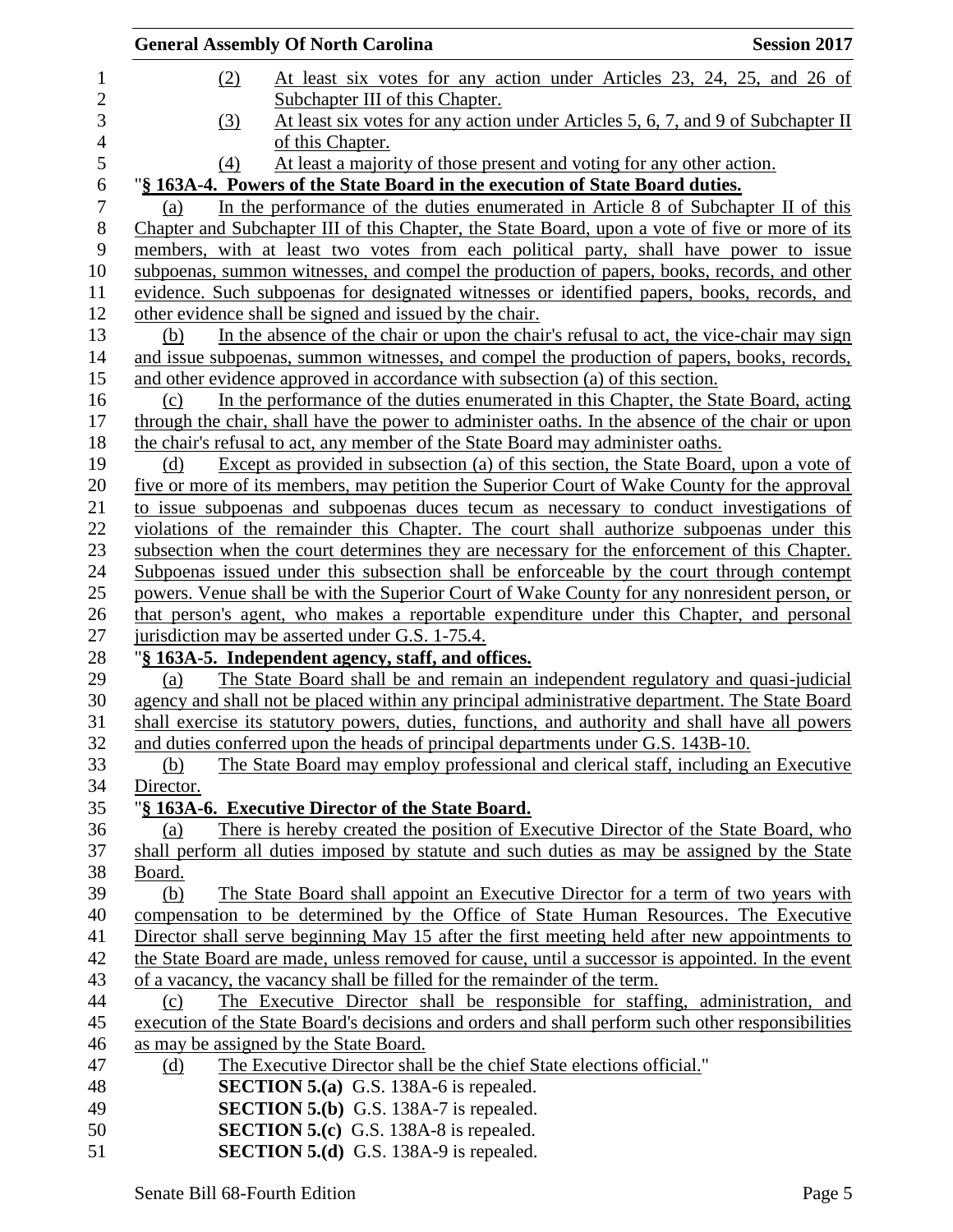|                       | <b>General Assembly Of North Carolina</b>                                                                        | <b>Session 2017</b> |
|-----------------------|------------------------------------------------------------------------------------------------------------------|---------------------|
|                       | <b>SECTION 5.(e)</b> G.S. 138A-12(r) is repealed.                                                                |                     |
|                       | <b>SECTION 5.(f)</b> G.S. 138A-13 reads as rewritten:                                                            |                     |
|                       | "§ 138A-13. Request for advice.                                                                                  |                     |
|                       |                                                                                                                  |                     |
| (a2)                  | A request for a formal advisory opinion under subsection (a) of this section shall be                            |                     |
|                       | in writing, electronic or otherwise. The Commission-State Board shall issue formal advisory                      |                     |
|                       | opinions having prospective application only. A public servant or legislative employee who                       |                     |
|                       | relies upon the advice provided to that public servant or legislative employee on a specific                     |                     |
|                       | matter addressed by the requested formal advisory opinion shall be immune from all of the                        |                     |
| following:            |                                                                                                                  |                     |
| (1)                   | Investigation by the Commission, State Board, except for an inquiry under                                        |                     |
|                       | G.S. $138A-12(b)(3)$ .                                                                                           |                     |
| (2)                   | Any adverse action by the employing entity.                                                                      |                     |
| $\left(3\right)$      | Investigation by the Secretary of State.                                                                         |                     |
|                       |                                                                                                                  |                     |
| (b1)                  | A request by a legislator for a recommended formal advisory opinion shall be in                                  |                     |
|                       | writing, electronic or otherwise. The Commission-State Board shall issue recommended formal                      |                     |
|                       | advisory opinions having prospective application only. Until action is taken by the Committee                    |                     |
|                       | under G.S. 120-104, a legislator who relies upon the advice provided to that legislator on a                     |                     |
|                       | specific matter addressed by the requested recommended formal advisory opinion shall be                          |                     |
|                       | immune from all of the following:                                                                                |                     |
| (1)                   | Investigation by the Committee or Commission, State Board, except for an                                         |                     |
|                       | inquiry under G.S. $138A-12(b)(3)$ .                                                                             |                     |
| (2)<br>(3)            | Any adverse action by the house of which the legislator is a member.<br>Investigation by the Secretary of State. |                     |
|                       | Any recommended formal advisory opinion issued to a legislator under this subsection shall                       |                     |
|                       | immediately be delivered to the chairs of the Committee, together with a copy of the request.                    |                     |
|                       | Except for the Lieutenant Governor, the immunity granted under this subsection shall not apply                   |                     |
|                       | after the time the Committee modifies or overturns the advisory opinion of the Commission in                     |                     |
|                       | accordance with G.S. 120-104.                                                                                    |                     |
| $\ldots\overset{}{.}$ |                                                                                                                  |                     |
|                       | <b>SECTION 6.</b> Chapter 120C of the General Statutes reads as rewritten:                                       |                     |
|                       | "Chapter 120C.                                                                                                   |                     |
|                       | "Lobbying.                                                                                                       |                     |
|                       |                                                                                                                  |                     |
|                       | "§ 120C-101. Rules and forms.                                                                                    |                     |
| (a)                   | The Commission-State Board shall adopt any rules or definitions necessary to                                     |                     |
|                       | interpret the provisions of this Chapter-Article and adopt any rules necessary to administer the                 |                     |
|                       | provisions of this Chapter, except for Articles 2, 4 and 8 of this Chapter. The Secretary of State               |                     |
|                       | shall adopt any rules, orders, and forms as are necessary to administer the provisions of Articles               |                     |
|                       | 2, 4 and 8 of this Chapter. The Secretary of State may appoint a council to advise the Secretary                 |                     |
|                       | in adopting rules under this section. Article.                                                                   |                     |
| (b)                   | With respect to the forms adopted under subsection (a) of this section, the Secretary                            |                     |
|                       | of State-State Board shall adopt rules to protect from disclosure all confidential information                   |                     |
|                       | under Chapter 132 of the General Statutes related to economic development initiatives or to                      |                     |
|                       | industrial or business recruitment activities. The information shall remain confidential until the               |                     |
|                       | State, a unit of local government, or the business has announced a commitment by the business                    |                     |
|                       | to expand or locate a specific project in this State or a final decision not to do so, and the                   |                     |
|                       | business has communicated that commitment or decision to the State or local government                           |                     |
|                       | agency involved with the project.                                                                                |                     |
|                       |                                                                                                                  |                     |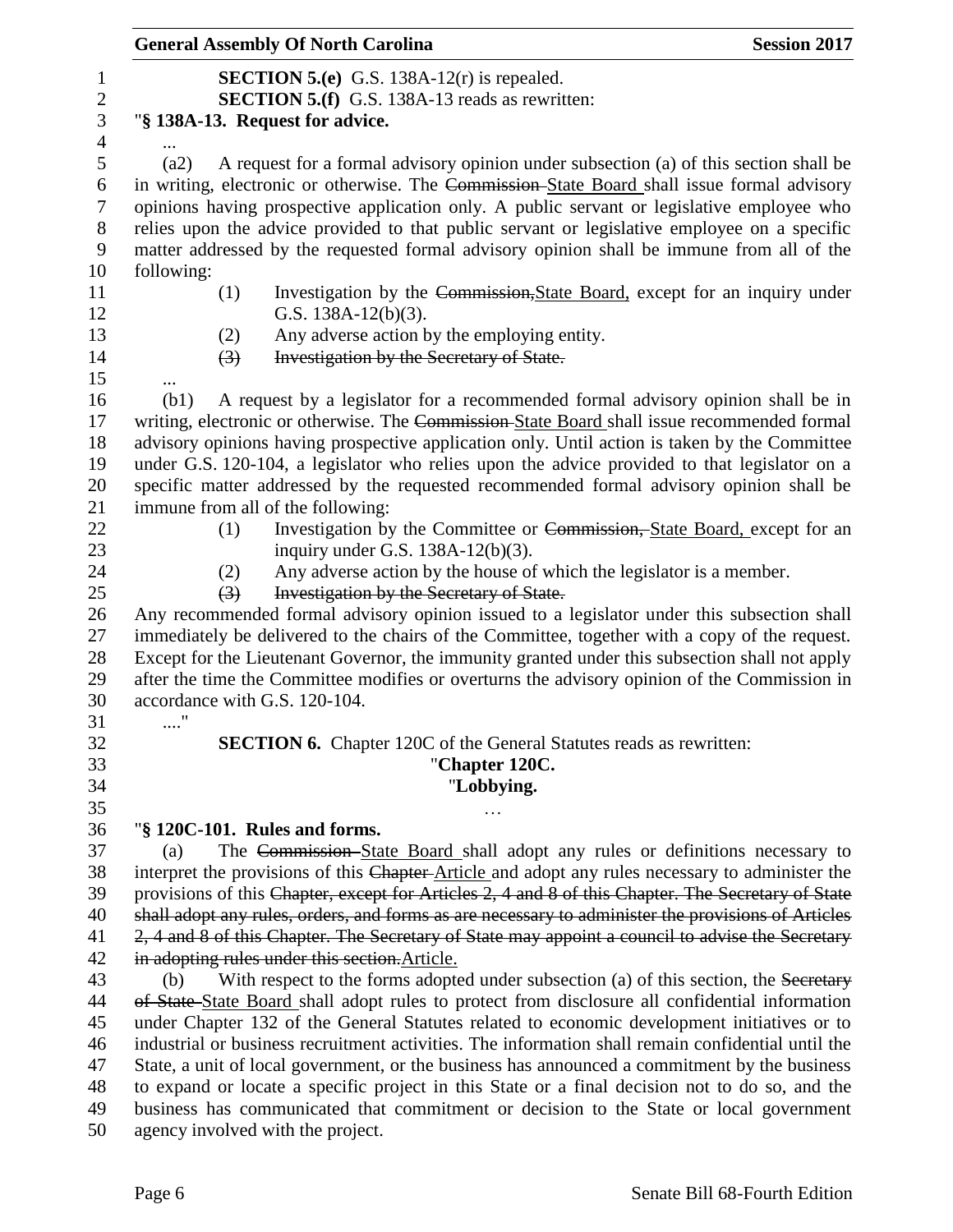|          | <b>General Assembly Of North Carolina</b>                                                                                                                                                                                         | <b>Session 2017</b> |
|----------|-----------------------------------------------------------------------------------------------------------------------------------------------------------------------------------------------------------------------------------|---------------------|
| (c)      | In adopting rules under this Chapter, Article, the Commission State Board is exempt                                                                                                                                               |                     |
|          | from the requirements of Article 2A of Chapter 150B of the General Statutes, except that the                                                                                                                                      |                     |
|          | Commission-State Board shall comply with G.S. 150B-21.2(d). At least 30 business days prior                                                                                                                                       |                     |
|          | to adopting a rule, the Commission-State Board shall:                                                                                                                                                                             |                     |
| (1)      | Publish the proposed rules in the North Carolina Register.                                                                                                                                                                        |                     |
| (2)      | Submit the rule and a notice of public hearing to the Codifier of Rules, and<br>the Codifier of Rules shall publish the proposed rule and the notice of public<br>hearing on the Internet to be posted within five business days. |                     |
| (3)      | Notify those on the mailing list maintained in accordance with                                                                                                                                                                    |                     |
|          | G.S. 150B-21.2(d) and any other interested parties of its intent to adopt a                                                                                                                                                       |                     |
|          | rule and of the public hearing.                                                                                                                                                                                                   |                     |
| (4)      | Accept written comments on the proposed rule for at least 15 business days                                                                                                                                                        |                     |
|          | prior to adoption of the rule.                                                                                                                                                                                                    |                     |
| (5)      | Hold at least one public hearing on the proposed rule no less than five days                                                                                                                                                      |                     |
|          | after the rule and notice have been published.                                                                                                                                                                                    |                     |
|          | A rule adopted under this subsection becomes effective the first day of the month following the                                                                                                                                   |                     |
|          | month the final rule is submitted to the Codifier of Rules for entry into the North Carolina                                                                                                                                      |                     |
|          | Administrative Code, and applies prospectively. A rule adopted by the Commission that does                                                                                                                                        |                     |
|          | not comply with the procedural requirements of this subsection shall be null, void, and without                                                                                                                                   |                     |
|          | effect. For purposes of this subsection, a rule is any Commission-State Board regulation,                                                                                                                                         |                     |
|          | standard, or statement of general applicability that interprets an enactment by the General                                                                                                                                       |                     |
|          | Assembly or Congress, or a regulation adopted by a federal agency, or that describes the                                                                                                                                          |                     |
|          | procedure or practice requirements of the Commission. State Board.                                                                                                                                                                |                     |
| $\Theta$ | For purposes of G.S. 150B-21.3(b2), a written objection filed by the Commission to                                                                                                                                                |                     |
|          | a rule adopted by the Secretary of State pursuant to this Chapter shall be deemed written                                                                                                                                         |                     |
|          | objections from 10 or more persons under that statute. Notwithstanding G.S. 150B-21.3(b2), a<br>rule adopted by the Secretary of State pursuant to this Chapter objected to by the Commission                                     |                     |
|          | under this subsection shall not become effective until an act of the General Assembly                                                                                                                                             |                     |
|          | approving the rule has become law. If the General Assembly does not approve a rule under this                                                                                                                                     |                     |
|          | subsection by the day of adjournment of the next regular session of the General Assembly that                                                                                                                                     |                     |
|          | begins at least 25 days after the date the Rules Review Commission approves the rule, the                                                                                                                                         |                     |
|          | permanent rule shall not become effective and any temporary rule associated with the                                                                                                                                              |                     |
|          | permanent rule expires. If the General Assembly fails to approve a rule by the day of                                                                                                                                             |                     |
|          | adjournment, the Secretary of State may initiate rulemaking for a new permanent rule,                                                                                                                                             |                     |
|          | including by the adoption of a temporary rule.                                                                                                                                                                                    |                     |
|          | "§ 120C-102. Request for advice.                                                                                                                                                                                                  |                     |
| (a)      | At the request of any person, State agency, or governmental unit affected by this                                                                                                                                                 |                     |
|          | Chapter, Article, the Commission State Board shall render advice on specific questions                                                                                                                                            |                     |
|          | involving the meaning and application of this Chapter-Article and that person's, State agency's,                                                                                                                                  |                     |
|          | or any governmental unit's compliance therewith. Requests for advice and advice rendered in                                                                                                                                       |                     |
|          | response to those requests shall relate to real or reasonably anticipated fact settings or                                                                                                                                        |                     |

circumstances.

 (a1) A request for a formal opinion under subsection (a) of this section shall be in 44 writing, electronic or otherwise. The Commission State Board shall issue formal advisory opinions having prospective application only. An individual, State agency, or governmental unit who relies upon the advice provided to that individual, State agency, or governmental unit on a specific matter addressed by a requested formal advisory opinion shall be immune from all of the following:

- 
- (1) Investigation by the Commission.State Board.
- (2) Any adverse action by the employing entity.
- (3) Investigation by the Secretary of State.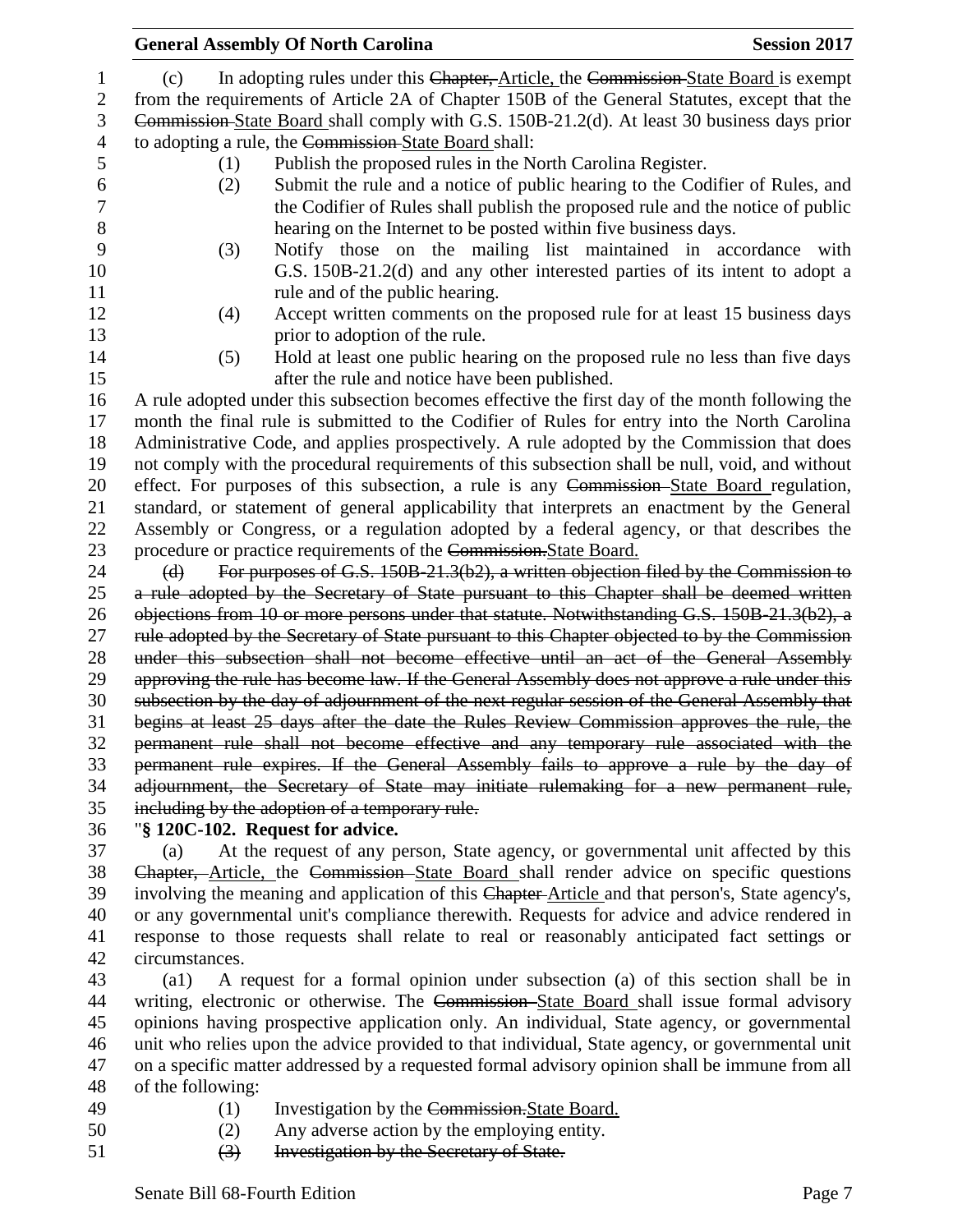| 1            | Staff to the Commission-State Board may issue advice, but not formal advisory<br>(b)                                                                                              |
|--------------|-----------------------------------------------------------------------------------------------------------------------------------------------------------------------------------|
| $\mathbf{2}$ | opinions, under procedures adopted by the Commission. State Board.                                                                                                                |
| 3            | The Commission-State Board shall publish its formal advisory opinions within 30<br>(c)                                                                                            |
| 4            | days of issuance, edited as necessary to protect the identities of the individuals requesting                                                                                     |
| 5            | opinions.                                                                                                                                                                         |
| 6            | Except as provided under subsections (c) and (d1) of this section, a request for<br>(d)                                                                                           |
| $\tau$       | advice, any advice provided by Commission-State Board staff, any formal advisory opinions,                                                                                        |
| $8\,$        | any supporting documents submitted or caused to be submitted to the Commission-State Board                                                                                        |
| 9            | or Commission State Board staff, and any documents prepared or collected by the Commission                                                                                        |
| 10           | State Board or the Commission State Board staff in connection with a request for advice are                                                                                       |
| 11           | confidential. The identity of the individual, State agency, or governmental unit making the                                                                                       |
| 12           | request for advice, the existence of the request, and any information related to the request may                                                                                  |
| 13           | not be revealed without the consent of the requestor. An individual, State agency, or                                                                                             |
| 14           | governmental unit who requests advice or receives advice, including a formal advisory opinion,                                                                                    |
| 15           | may authorize the release to any other person, the State, or any governmental unit of the                                                                                         |
| 16           | request, the advice, or any supporting documents.                                                                                                                                 |
| 17           | For purposes of this section, "document" is as defined in G.S. 120-129. Requests for advice,                                                                                      |
| 18           | any advice, and any documents related to requests for advice are not "public records" as                                                                                          |
| 19           | defined in G.S. 132-1.                                                                                                                                                            |
| 20           | Staff to the Commission may share all information and documents related to<br>(d1)                                                                                                |
| 21           | requests under subsection (a) and (a1) of this section with staff of the Office of the Secretary of                                                                               |
| 22           | State. The information and documents in the possession of the staff of the Office of the                                                                                          |
| 23           | Secretary of State shall remain confidential and not public records. The Commission shall                                                                                         |
| 24           | forward an unedited copy of each formal advisory opinion under this section to the Secretary of                                                                                   |
| 25           | State at the time the formal advisory opinion is issued to the requestor, and the Secretary of                                                                                    |
| 26           | State shall treat that unedited advisory opinion as confidential and not a public record.                                                                                         |
| 27           | Requests for advisory opinions may be withdrawn by the requestor at any time prior<br>(e)                                                                                         |
| 28           | to the issuance of a formal advisory opinion.                                                                                                                                     |
| 29           |                                                                                                                                                                                   |
| 30           | "§ 120C-601. Powers and duties of the Commission. State Board.                                                                                                                    |
| 31           | The Commission-State Board may investigate complaints of violations of this<br>(a)                                                                                                |
| 32           | Chapter and shall refer complaints related solely to Articles 2, 4, or 8 of this Chapter to the                                                                                   |
| 33           | Secretary of State. Article.                                                                                                                                                      |
| 34           | The Commission may petition the Superior Court of Wake County for the approval<br>$\Theta$                                                                                        |
| 35           | to issue subpoenas and subpoenas duces tecum as necessary to conduct investigations of                                                                                            |
| 36           | violations of this Chapter. The court shall authorize subpoenas under this subsection when the                                                                                    |
| 37           | court determines they are necessary for the enforcement of this Chapter. Subpoenas issued                                                                                         |
| 38           | under this subsection shall be enforceable by the court through contempt powers. Venue shall                                                                                      |
| 39           | be with the Superior Court of Wake County for any nonresident person, or that person's agent,                                                                                     |
| 40           | who makes a reportable expenditure under this Chapter, and personal jurisdiction may be                                                                                           |
| 41           | asserted under G.S. 1-75.4.                                                                                                                                                       |
|              |                                                                                                                                                                                   |
| 42           | Complaints of violations of this Chapter-Article and all other records accumulated in<br>(c)                                                                                      |
| 43           | conjunction with the investigation of these complaints shall be considered confidential records                                                                                   |
| 44           | and may be released only by order of a court of competent jurisdiction. Any information                                                                                           |
| 45           | obtained by the Commission-State Board from any law enforcement agency, administrative                                                                                            |
| 46           | agency, or regulatory organization on a confidential or otherwise restricted basis in the course                                                                                  |
| 47           | of an investigation shall be confidential and exempt from G.S. 132-6 to the same extent that it                                                                                   |
| 48           | is confidential in the possession of the providing agency or organization.                                                                                                        |
| 49<br>50     | The Commission-State Board shall publish annual statistics on complaints,<br>(d)<br>including the number of complaints, the number of apparent violations of this Chapter-Article |

**General Assembly Of North Carolina Session 2017**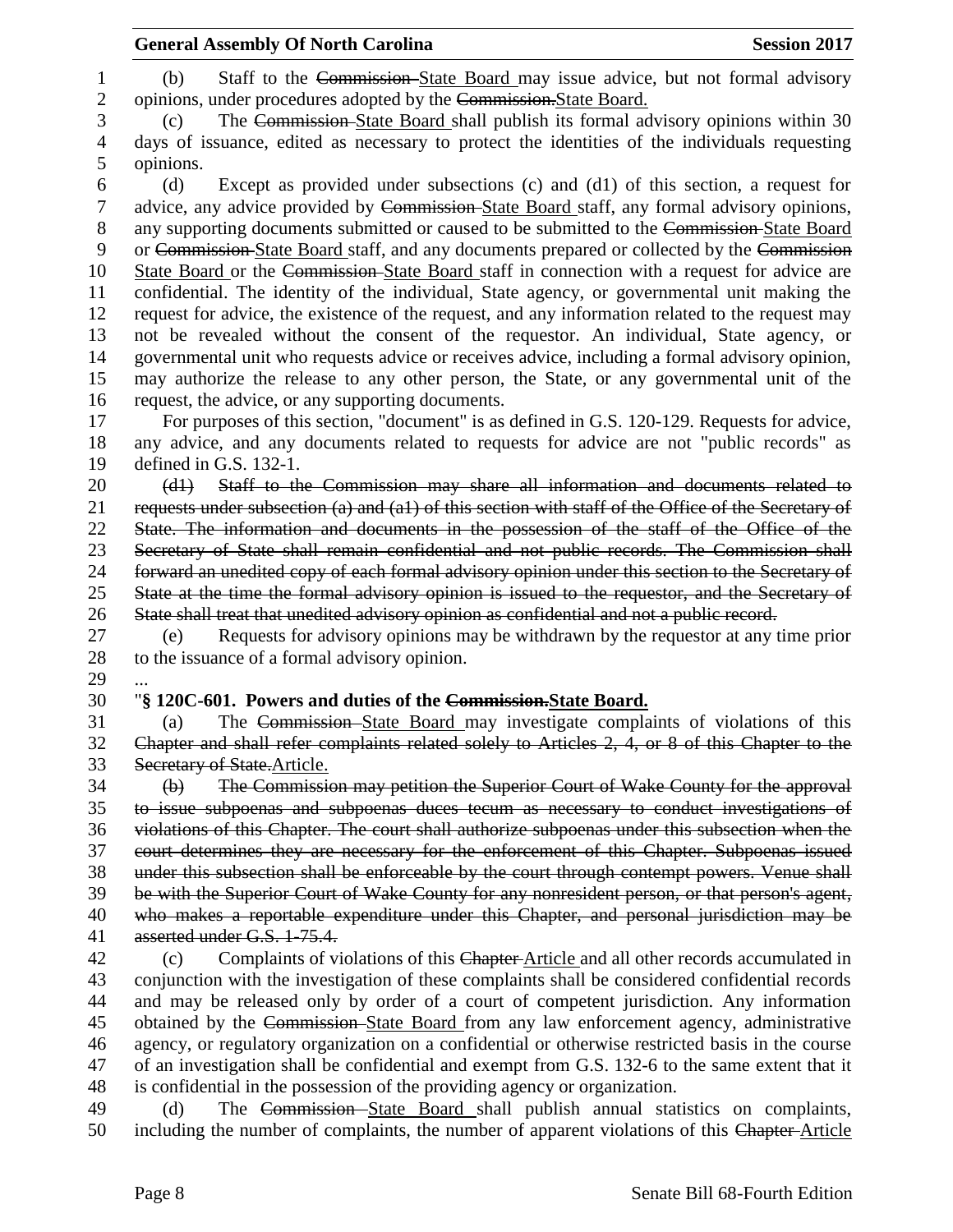referred to a district attorney, the number of dismissals, and the number and age of complaints pending. "**§ 120C-602. Punishment for violation.** (a) Whoever willfully violates any provision of Article 2 or Article 3 of this Chapter Part 2 or Part 3 of this Article shall be guilty of a Class 1 misdemeanor, except as provided in those Articles. In addition, no lobbyist who is convicted of a violation of the provisions of this Chapter Article shall in any way act as a lobbyist for a period of two years from the date of conviction. (b) In addition to the criminal penalties set forth in this section, the Secretary of State may levy civil fines for a violation of any provision of Articles 2, 4, or 8 of this Chapter up to five thousand dollars (\$5,000) per violation. In addition to the criminal penalties set forth in this section, the Commission State Board may levy civil fines for a violation of any provision 13 of this Chapter except Article 2, 4, or 8 of this Chapter-Article up to five thousand dollars (\$5,000) per violation. "**§ 120C-603. Enforcement by district attorney and Attorney General.** (a) The Commission or the Secretary of State, as appropriate, State Board may 17 investigate complaints of violations of this Chapter-Article and shall report apparent violations of this Chapter Article to the district attorney of the prosecutorial district as defined in G.S. 7A-60 of which Wake County is a part, who shall prosecute any person or governmental 20 unit who violates any provisions of this Chapter. Article. (b) Complaints of violations of this Chapter Article involving the Commission State Board or any member employee of the Commission State Board shall be referred to the Attorney General for investigation. The Attorney General shall, upon receipt of a complaint, make an appropriate investigation thereof, and the Attorney General shall forward a copy of the investigation to the district attorney of the prosecutorial district as defined in G.S. 7A-60 of which Wake County is a part, who shall prosecute any person or governmental unit who 27 violates any provisions of this Chapter. Article. ...." **SECTION 7.(a)** G.S. 163-19 is repealed. **SECTION 7.(b)** G.S. 163-20 reads as rewritten: "**§ 163-20. Meetings of Board; quorum; minutes.** (a) Call of Meeting. – The State Board of Elections shall meet at the call of the chairman whenever necessary to discharge the duties and functions imposed upon it by this Chapter. The chairman shall call a meeting of the Board upon the written application or applications of any two members thereof. If there is no chairman, or if the chairman does not call a meeting within three days after receiving a written request or requests from two members, any three members of the Board shall have power to call a meeting of the Board, and any duties imposed or powers conferred on the Board by this Chapter may be performed or exercised at that meeting, although the time for performing or exercising the same prescribed 40 by this Chapter may have expired. (b) Place of Meeting. – Except as provided in subsection (c), below, the State Board of Elections shall meet in its offices in the City of Raleigh, or at another place in Raleigh to be designated by the chairman. However, subject to the limitation imposed by subsection (c), 44 below, upon the prior written request of any four-a majority of its members, the State Board of 45 Elections shall meet at any other place in the State designated by the four a majority of its members. (c) Meetings to Investigate Alleged Violations of This Chapter. – When called upon to 48 investigate or hear sworn alleged violations of this Chapter, the State Board of Elections-shall meet and hear the matter in the county in which the violations are alleged to have occurred.

 (d) Quorum. – A majority of the members constitutes a quorum for the transaction of business by the State Board of Elections. If any member of the Board fails to attend a meeting,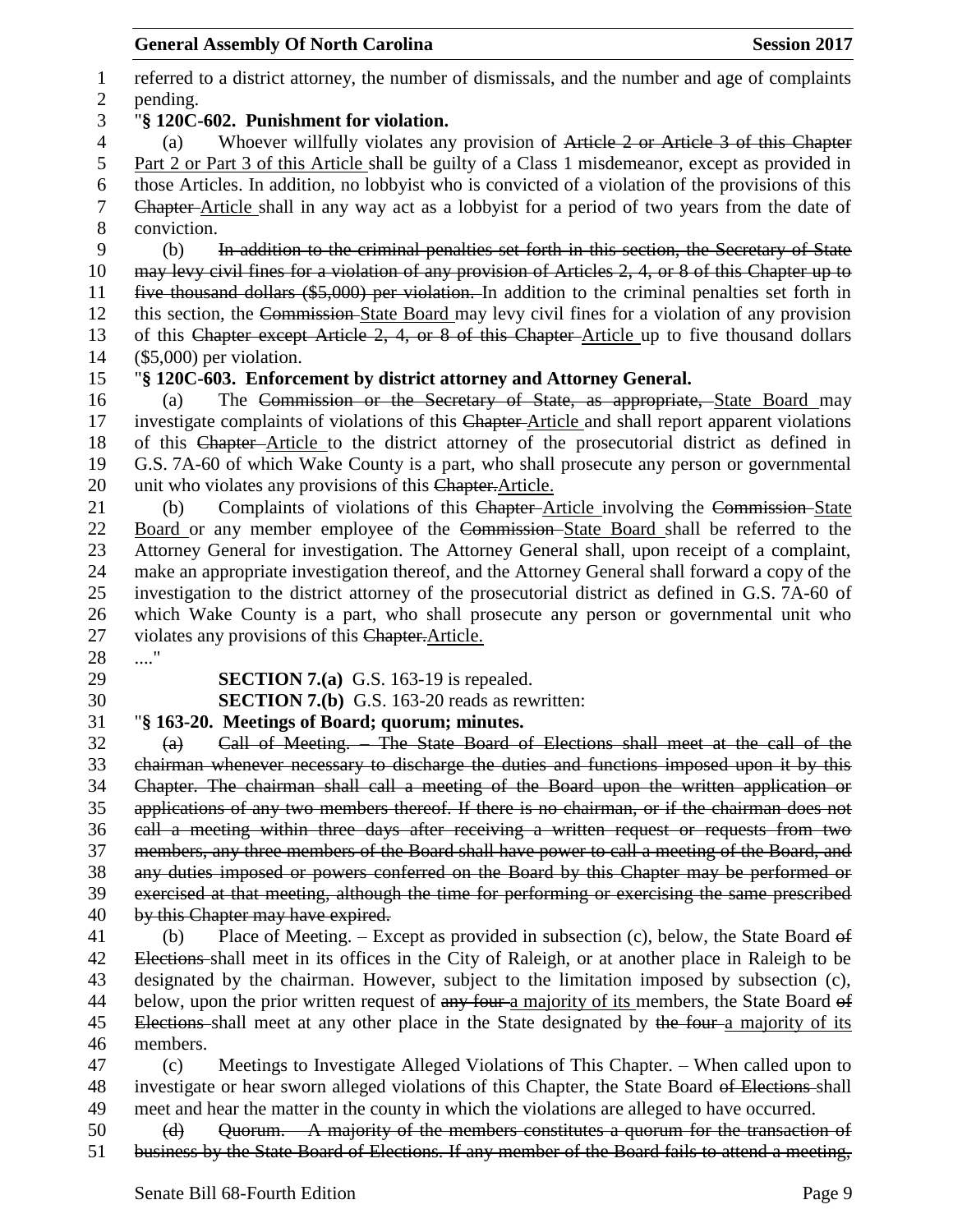#### **General Assembly Of North Carolina Session 2017**

1 and by reason thereof there is no quorum, the members present shall adjourn from day to day

for not more than three days, by the end of which time, if there is no quorum, the Governor

may summarily remove any member failing to attend and appoint his successor.

 (e) Minutes. – The State Board of Elections shall keep minutes recording all proceedings and findings at each of its meetings. The minutes shall be recorded in a book which shall be kept in the office of the Board in Raleigh."

- **SECTION 7.(c)** G.S. 163-21 is repealed.
- **SECTION 7.(d)** G.S. 163-23 is repealed.
- **SECTION 7.(e)** G.S. 163-26 is repealed.
- **SECTION 7.(f)** G.S. 163-27 is repealed.
- **SECTION 7.(g)** G.S. 163-28 is repealed.
- **SECTION 7.(h)** G.S. 163-30 reads as rewritten:

 "**§ 163-30. County boards of elections; appointments; terms of office; qualifications; vacancies; oath of office; instructional meetings.**

15 In every county of the State there shall be a county board of elections, to consist of three four persons of good moral character who are registered voters in the county in which they are 17 to act. Members Two of the members of the county board of elections shall be of the political party with the highest number of registered affiliates, and two shall be of the political party with the second highest number of registered affiliates, as reflected by the latest registration statistics published by the State Board. In 2017, members of county boards of elections shall be appointed by the State Board on the second Tuesday in July. In 2019, members of county 22 boards of elections shall be appointed by the State Board of Elections on the last Tuesday in 23 June 1985, and every two years thereafter, and their terms of office shall continue for two years from the specified date of appointment and until their successors are appointed and qualified. Not more than two members of the county board of elections shall belong to the same political party.

 No person shall be eligible to serve as a member of a county board of elections who holds any elective office under the government of the United States, or of the State of North Carolina or any political subdivision thereof.

 No person who holds any office in a state, congressional district, county or precinct political party or organization, or who is a campaign manager or treasurer of any candidate or political party in a primary or election, shall be eligible to serve as a member of a county board of elections, provided however that the position of delegate to a political party convention shall not be considered an office for the purpose of this section.

 No person shall be eligible to serve as a member of a county board of elections who is a candidate for nomination or election.

 No person shall be eligible to serve as a member of a county board of elections who is the wife, husband, son, son-in-law, daughter, daughter-in-law, mother, mother-in-law, father, father-in-law, sister, sister-in-law, brother, brother-in-law, aunt, uncle, niece, or nephew of any candidate for nomination or election. Upon any member of the board of elections becoming ineligible, that member's seat shall be declared vacant. This paragraph only applies if the county board of elections is conducting the election for which the relative is a candidate.

43 The State chairman chair of each political party shall have the right to recommend to the 44 State Board of Elections three registered voters in each county for appointment to the board of elections for that county. If such recommendations are received by the Board 15 or more days before the last Tuesday in June 1985,2017, and each two years thereafter, it shall be the duty of 47 the State Board of Elections to appoint the county boards from the names thus recommended.

 Whenever a vacancy occurs in the membership of a county board of elections for any cause 49 the State chairman-chair of the political party of the vacating member shall have the right to

recommend two registered voters of the affected county for such office, and it shall be the duty

51 of the State Board of Elections to fill the vacancy from the names thus recommended.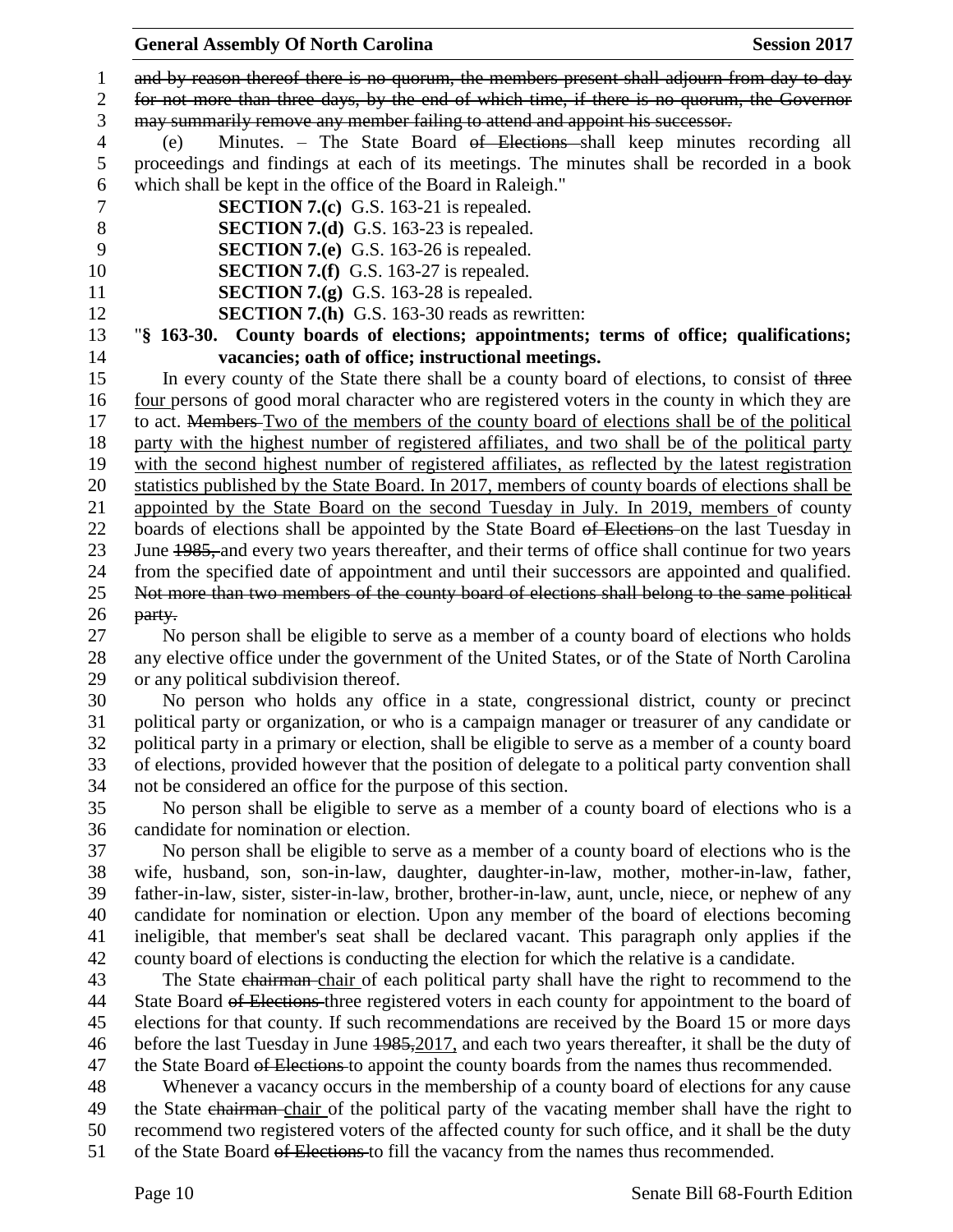At the meeting of the county board of elections required by G.S. 163-31 to be held on Tuesday following the third Monday in July in the year of their appointment the members shall take the following oath of office:

4 "I, close of solemnly swear (or affirm) that I will support the Constitution of the United States; that I will be faithful and bear true allegiance to the State of North Carolina and to the constitutional powers and authorities which are or may be established for the government thereof; that I will endeavor to support, maintain and defend the Constitution of said State, not inconsistent with the Constitution of the United States; and that I will well and truly execute the duties of the office of member of the \_\_\_\_\_\_\_\_\_\_ County Board of Elections to the best of my knowledge and ability, according to law; so help me God."

 At the first meeting in July annually, the county boards shall organize by electing one of its members chair and one of its members vice-chair, each to serve a one-year term as such. In the odd-numbered year, the chair shall be a member of the political party with the highest number of registered affiliates, as reflected by the latest registration statistics published by the State Board, and the vice-chair a member of the political party with the second highest number of registered affiliates. In the even-numbered year, the chair shall be a member of the political party with the second highest number of registered affiliates, as reflected by the latest registration statistics published by the State Board, and the vice-chair a member of the political party with the highest number of registered affiliates.

 Each member of the county board of elections shall attend each instructional meeting held 22 pursuant to G.S. 163-46, unless excused for good cause by the chairman-chair of the board, and shall be paid the sum of twenty-five dollars (\$25.00) per day for attending each of those meetings."

**SECTION 7.(i)** G.S. 163-31 reads as rewritten:

## "**§ 163-31. Meetings of county boards of elections; quorum; majority; minutes.**

 In each county of the State the members of the county board of elections shall meet at the courthouse or board office at noon on the Tuesday following the third Monday in July in the 29 year of their appointment by the State Board of Elections and, after taking the oath of office 30 provided in G.S. 163-30, they shall organize by electing one member chairman chair and another member secretary of the county board of elections. On the Tuesday following the third Monday in August of the year in which they are appointed the county board of elections shall meet and appoint precinct chief judges and judges of elections. The board may hold other 34 meetings at such times as the chairman-chair of the board, or any two-three members thereof, 35 may direct, for the performance of duties prescribed by law. A majority of the Three members shall constitute a quorum for the transaction of board business. Except where required by law to act unanimously, a majority vote for action of the board shall require three of the four 38 members. The chairman chair shall notify, or cause to be notified, all members regarding every meeting to be held by the board.

 The county board of elections shall keep minutes recording all proceedings and findings at each of its meetings. The minutes shall be recorded in a book which shall be kept in the board office and it shall be the responsibility of the secretary, elected by the board, to keep the required minute book current and accurate. The secretary of the board may designate the director of elections to record and maintain the minutes under his or her supervision."

**SECTION 7.(j)** G.S. 163-182.13 reads as rewritten:

# "**§ 163-182.13. New elections.**

47 (a) When State Board May Order New Election. – The State Board of Elections-may 48 order a new election, upon agreement of at least four-six of its members, in the case of any one or more of the following:

- 
- (1) Ineligible voters sufficient in number to change the outcome of the election were allowed to vote in the election, and it is not possible from examination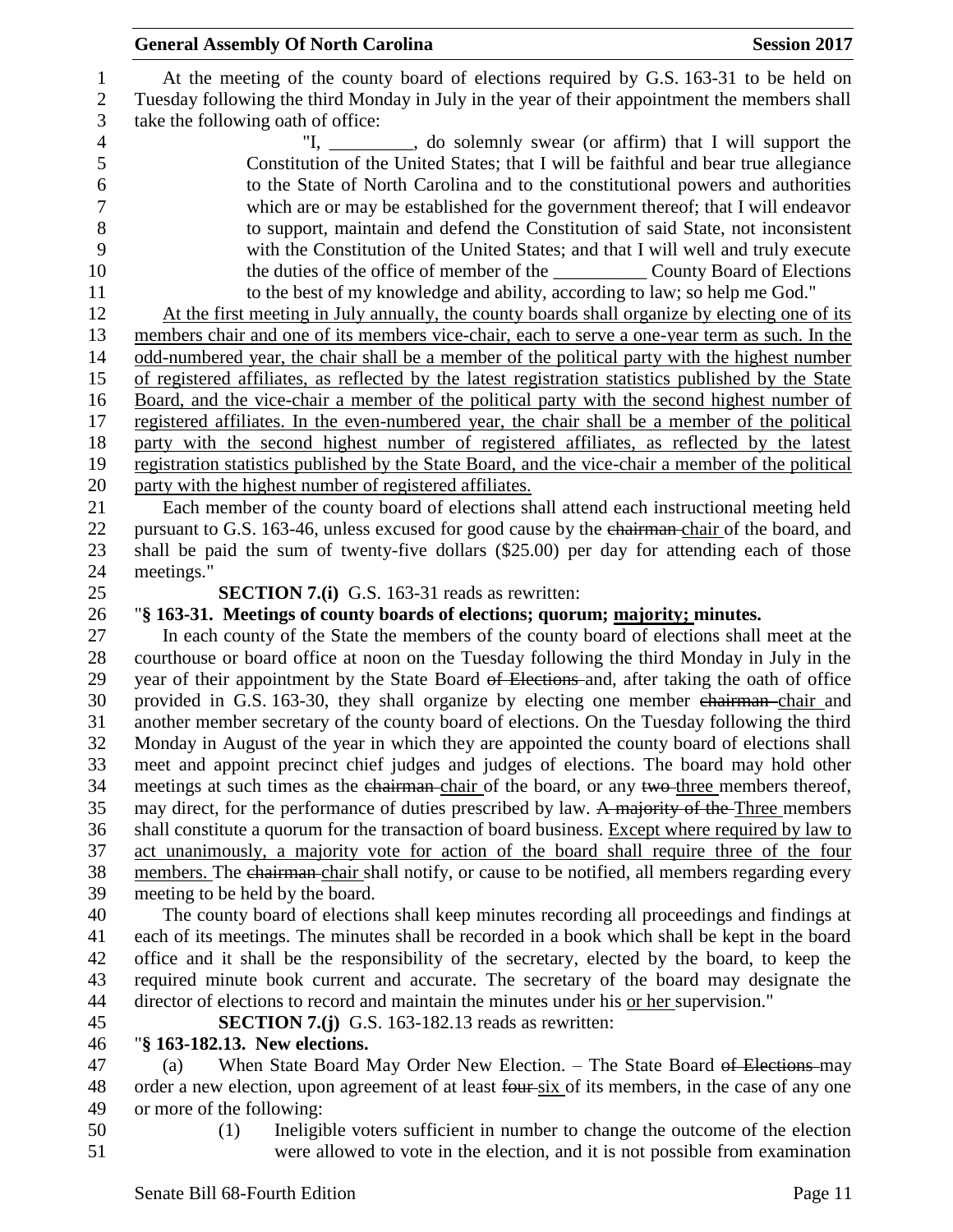|               |         | <b>General Assembly Of North Carolina</b>                                                                                                              | <b>Session 2017</b> |
|---------------|---------|--------------------------------------------------------------------------------------------------------------------------------------------------------|---------------------|
|               |         | of the official ballots to determine how those ineligible voters voted and to                                                                          |                     |
|               |         | correct the totals.                                                                                                                                    |                     |
|               | (2)     | Eligible voters sufficient in number to change the outcome of the election                                                                             |                     |
|               |         | were improperly prevented from voting.                                                                                                                 |                     |
|               | (3)     | Other irregularities affected a sufficient number of votes to change the                                                                               |                     |
|               |         | outcome of the election.                                                                                                                               |                     |
|               | (4)     | Irregularities or improprieties occurred to such an extent that they taint the                                                                         |                     |
|               |         | results of the entire election and cast doubt on its fairness.                                                                                         |                     |
| (b)           |         | State Board to Set Procedures. - The State Board of Elections shall determine when                                                                     |                     |
|               |         | a new election shall be held and shall set the schedule for publication of the notice, preparation                                                     |                     |
|               |         | of absentee official ballots, and the other actions necessary to conduct the election.                                                                 |                     |
| (c)           |         | Eligibility to Vote in New Election. – Eligibility to vote in the new election shall be                                                                |                     |
|               |         | determined by the voter's eligibility at the time of the new election, except that in a primary, no                                                    |                     |
|               |         | person who voted in the initial primary of one party shall vote in the new election in the                                                             |                     |
|               |         | primary of another party. The State Board of Elections-shall promulgate-adopt rules to effect                                                          |                     |
|               |         | the provisions of this subsection.                                                                                                                     |                     |
| (d)           |         | Jurisdiction in Which New Election Held. - The new election shall be held in the                                                                       |                     |
|               |         | entire jurisdiction in which the original election was held.                                                                                           |                     |
| (e)           |         | Which Candidates to Be on Official Ballot. - All the candidates who were listed on                                                                     |                     |
|               |         | the official ballot in the original election shall be listed in the same order on the official ballot                                                  |                     |
|               |         | for the new election, except in either of the following:                                                                                               |                     |
|               | (1)     | If a candidate dies or otherwise becomes ineligible between the time of the                                                                            |                     |
|               |         | original election and the new election, that candidate may be replaced in the                                                                          |                     |
|               |         | same manner as if the vacancy occurred before the original election.                                                                                   |                     |
|               | (2)     | If the election is for a multiseat office, and the irregularities could not have                                                                       |                     |
|               |         | affected the election of one or more of the candidates, the new election, upon                                                                         |                     |
|               |         | agreement of at least four-six members of the State Board, may be held                                                                                 |                     |
|               |         | among only those candidates whose election could have been affected by the                                                                             |                     |
|               |         | irregularities.                                                                                                                                        |                     |
| (f)           |         | Tie Votes. – If ineligible voters voted in an election and it is possible to determine                                                                 |                     |
|               |         | from the official ballots the way in which those votes were cast and to correct the results, and                                                       |                     |
|               |         | consequently the election ends in a tie, the provisions of G.S. 163-182.8 concerning tie votes                                                         |                     |
| shall apply." |         | <b>SECTION 7.(k)</b> G.S. 163-278.22(7) reads as rewritten:                                                                                            |                     |
|               |         |                                                                                                                                                        |                     |
|               | " $(7)$ | To make investigations to the extent the State Board deems necessary with<br>respect to statements filed under the provisions of this Article and with |                     |
|               |         | respect to alleged failures to file any statement required under the provisions                                                                        |                     |
|               |         |                                                                                                                                                        |                     |
|               |         | of this Article or Article 22M of the General Statutes and, upon complaint                                                                             |                     |
|               |         | under oath by any registered voter, with respect to alleged violations of any                                                                          |                     |
|               |         | part of this Article or Article 22M of the General Statutes. The State Board                                                                           |                     |
|               |         | shall conclude all investigations no later than one year from the date of the                                                                          |                     |
|               |         | start of the investigation, unless the State Board has reported an apparent                                                                            |                     |
|               |         | violation to the proper district attorney and additional investigation of the                                                                          |                     |
|               |         | apparent violation is deemed necessary by the State Board."<br><b>SECTION 8.</b> G.S. 120-70.141 reads as rewritten:                                   |                     |
|               |         | "§ 120-70.141. Purpose and powers of Committee.                                                                                                        |                     |
| (a)           |         | The Joint Legislative Elections Oversight Committee shall examine, on a continuing                                                                     |                     |
|               |         | basis, election administration and campaign finance regulation in North Carolina, in order to                                                          |                     |
|               |         | make ongoing recommendations to the General Assembly on ways to improve elections                                                                      |                     |
|               |         | inizingtion and commeters finance monitorian. In this examination, the Committed                                                                       |                     |

administration and campaign finance regulation. In this examination, the Committee shall do

the following: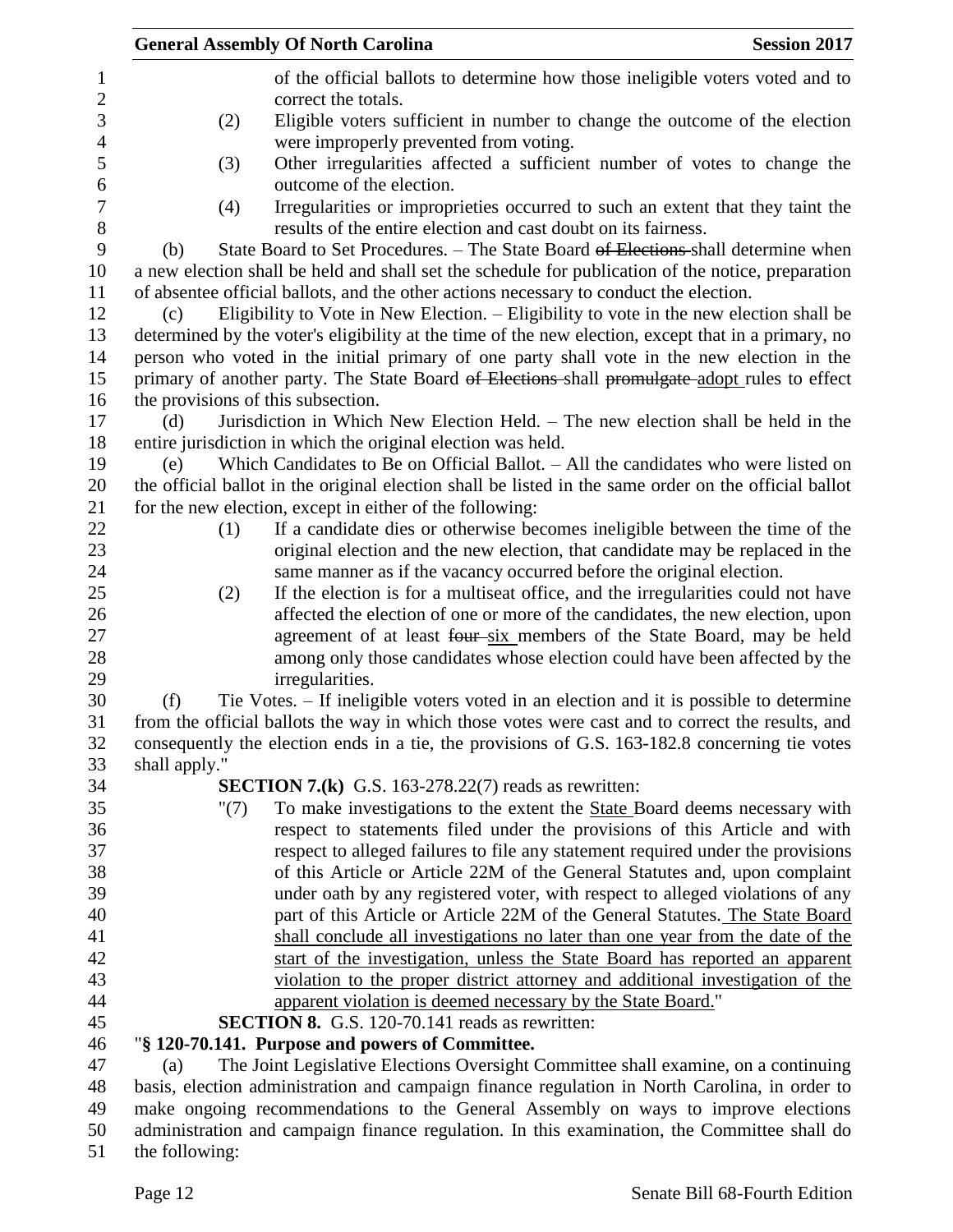|                |             | <b>General Assembly Of North Carolina</b>                                                 | <b>Session 2017</b> |
|----------------|-------------|-------------------------------------------------------------------------------------------|---------------------|
| 1              | (1)         | Study the budgets, programs, and policies of the Bipartisan State Board of                |                     |
| $\overline{2}$ |             | Elections and Ethics Enforcement and the county boards of elections to                    |                     |
| 3              |             | determine ways in which the General Assembly may improve election                         |                     |
| 4              |             | administration and campaign finance regulation-administration.                            |                     |
| 5              | (1a)        | Study the budgets, programs, and policies of the Bipartisan State Board of                |                     |
| 6              |             | Elections and Ethics Enforcement and the county boards of elections to                    |                     |
| 7              |             | determine ways in which the General Assembly may improve campaign                         |                     |
| 8              |             | finance regulation.                                                                       |                     |
| 9              | (2)         | Examine election statutes and court decisions to determine any legislative                |                     |
| 10             |             | changes that are needed to improve election administration and campaign                   |                     |
| 11             |             | finance regulation.                                                                       |                     |
| 12             | (3)         | Study other states' initiatives in election administration and campaign                   |                     |
| 13             |             | finance regulation to provide an ongoing commentary to the General                        |                     |
| 14             |             | Assembly on these initiatives and to make recommendations for                             |                     |
| 15             |             | implementing similar initiatives in North Carolina; and                                   |                     |
| 16             | (4)         | Study any other election matters that the Committee considers necessary to                |                     |
| 17             |             | fulfill its mandate.                                                                      |                     |
| 18             | (b)         | The Committee may make interim reports to the General Assembly on matters for             |                     |
| 19             |             | which it may report to a regular session of the General Assembly. A report to the General |                     |
| 20             |             | Assembly may contain any legislation needed to implement a recommendation of the          |                     |
| 21             | Committee." |                                                                                           |                     |
| 22             |             | <b>SECTION 9.</b> Notwithstanding G.S. 163A-2, as enacted by Section 4 of this act, the   |                     |

 chairs of the two political parties shall submit a list of names to the Governor on or before April 20, 2017, and the Governor shall make appointments from those lists no later than May 1, 2017. The State chairs of the two political parties shall not nominate, and the Governor shall not appoint, any individual who has served two or more full consecutive terms on the State Board of Elections or State Ethics Commission, as of April 30, 2017.

 **SECTION 10.** Notwithstanding G.S. 163A-2, as enacted by Section 4 of this act, the Governor shall appoint a member of the State Board to serve as chair of the State Board until its first meeting in May 2019, at which time the State Board shall select its chairs in accordance with G.S. 163A-2.

 **SECTION 11.** Any previous assignment of duties of a quasi-legislative or quasi-judicial nature by the Governor or General Assembly to the agencies or functions transferred by this act shall have continued validity with the transfer under this act. Except as otherwise specifically provided in this act, each enumerated commission, board, or other function of State government transferred to the Bipartisan State Board of Elections and Ethics Enforcement, as created in this act, is a continuation of the former entity for purposes of succession to all the rights, powers, duties, and obligations of the former. Where the former entities are referred to by law, contract, or other document in their former name, the Bipartisan State Board of Elections and Ethics Enforcement, as created in this act, is charged with exercising the functions of the former named entity.

 **SECTION 12.** No action or proceeding pending on May 1, 2017, brought by or against the State Board of Elections, the State Ethics Commission, or the Secretary of State regarding the lobbyist registration and lobbying enforcement of the Secretary of State shall be affected by any provision of this act, but the same may be prosecuted or defended in the name of the Bipartisan State Board of Elections and Ethics Enforcement, as created in this act. In these actions and proceedings, the Bipartisan State Board of Elections and Ethics Enforcement or its Executive Director, as appropriate, shall be substituted as a party upon proper application to the courts or other administrative or quasi-judicial bodies.

 Any business or other matter undertaken or commanded by any State program or office or contract transferred by this act to the Bipartisan State Board of Elections and Ethics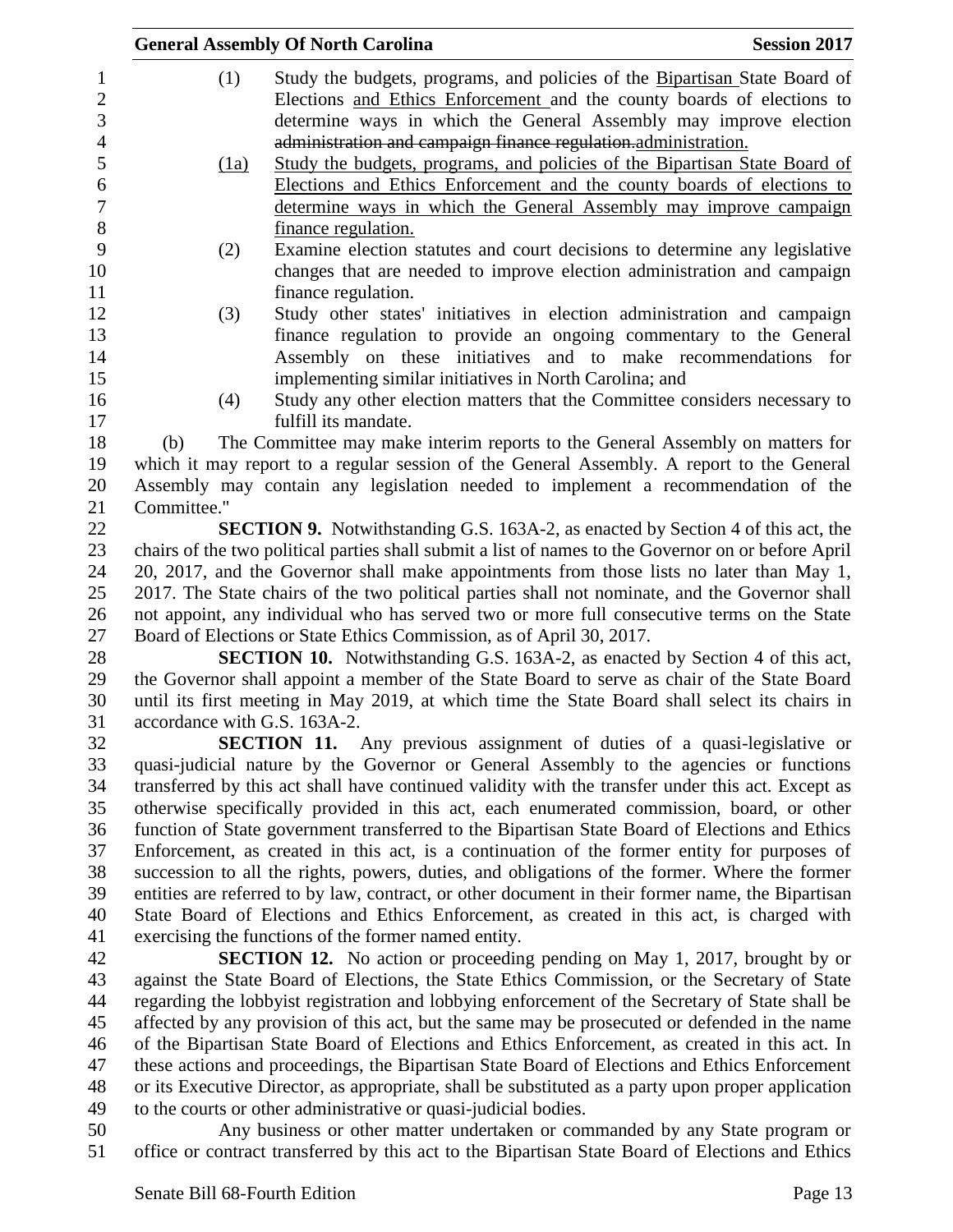Enforcement pertaining to or connected with the functions, powers, obligations, and duties set forth herein, which is pending on May 1, 2017, may be conducted and completed by the Bipartisan State Board of Elections and Ethics Enforcement in the same manner and under the same terms and conditions and with the same effect as if conducted and completed by the original program, office, or commissioners or directors thereof.

 **SECTION 13.** The consolidation provided for under this act shall not affect any ongoing investigation or audit. Any ongoing hearing or other proceeding before the State Ethics Commission or State Board of Elections on May 1, 2017, shall be transferred to the Bipartisan State Board of Elections and Ethics Enforcement, as created by this act, on May 1, 2017. Prosecutions for offenses or violations committed before May 1, 2017, are not abated or affected by this act, and the statutes that would be applicable but for this act remain applicable to those prosecutions.

 **SECTION 14.** Rules and forms adopted by the State Ethics Commission, Secretary of State related to lobbying, and the State Board of Elections shall remain in effect as provided in G.S. 150B-21.7. Policies, procedures, and guidance shall remain in effect until amended or repealed by the Bipartisan State Board of Elections and Ethics Enforcement. The list of covered boards adopted by the State Ethics Commission under G.S. 138A-11 as of April 30, 2017, shall continue in effect until amended or repealed by the Bipartisan State Board of Elections and Ethics Enforcement.

 **SECTION 15.** Any evaluation of a statement of economic interest issued by the State Ethics Commission pursuant to Article 3 of Chapter 138A of the General Statutes in 2016 shall remain in effect until amended or repealed by the Bipartisan State Board of Elections and Ethics Enforcement.

 **SECTION 16.** The authority, powers, duties and functions, records, personnel, property, and unexpended balances of appropriations, allocations, or other funds, including the functions of budgeting and purchasing, of the State Ethics Commission are transferred to the Bipartisan State Board of Elections and Ethics Enforcement, as created in this act. The authority, powers, duties and functions, records, personnel, property, and unexpended balances of appropriations, allocations, or other funds, including the functions of budgeting and purchasing, of the State Board of Elections are transferred to the Bipartisan State Board of Elections and Ethics Enforcement, as created in this act. The authority, powers, duties and functions, records, personnel, property, and unexpended balances of appropriations, allocations, or other funds, including the functions of budgeting and purchasing, of the lobbying registration and lobbying enforcement functions of the Secretary of State are transferred to the Bipartisan State Board of Elections and Ethics Enforcement, as created in this act. The Director of the Budget shall resolve any disputes arising out of this transfer.

 **SECTION 17.** Notwithstanding G.S. 163A-6, the Bipartisan State Board of Elections and Ethics Enforcement shall not appoint an Executive Director until May 2019. Until such time as the Bipartisan State Board of Elections and Ethics Enforcement appoints an Executive Director in accordance with G.S. 163A-6, as enacted by this act, the Executive Director of the State Board of Elections under G.S. 163-26, as of December 31, 2016, shall be the Executive Director.

 **SECTION 18.** The appropriations and resources of the State Ethics Commission is transferred to the Bipartisan State Board of Elections and Ethics Enforcement, and the transfer shall have all the elements of a Type I transfer under G.S. 143A-6.

 **SECTION 19.** The appropriations and resources of the State Board of Elections, including any office space of the State Board of Elections, is transferred to the Bipartisan State Board of Elections and Ethics Enforcement, and the transfer shall have all the elements of a Type I transfer under G.S. 143A-6, with the Budget Code for the newly established State Board being the previous State Board of Elections Budget Code of 18025.